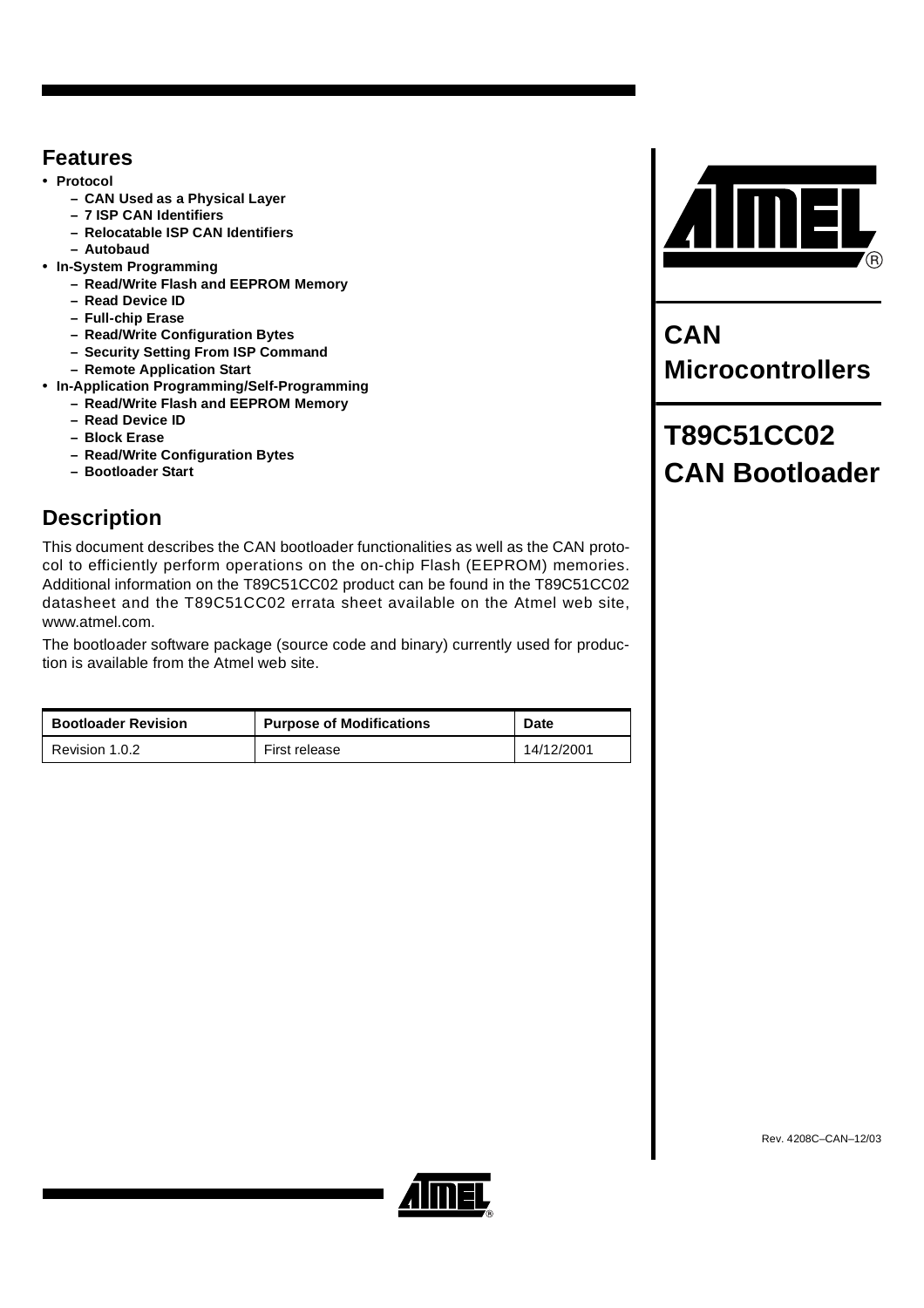

<span id="page-1-3"></span><span id="page-1-2"></span><span id="page-1-1"></span>

| <b>Functional</b><br><b>Description</b>                                        | The T89C51CC02 Bootloader facilitates In-System Programming and In-Application<br>Programming.                                                                                                  |
|--------------------------------------------------------------------------------|-------------------------------------------------------------------------------------------------------------------------------------------------------------------------------------------------|
| <b>In-System Programming</b><br><b>Capability</b>                              | The ISP allows the user to program or reprogram a microcontroller on-chip Flash mem-<br>ory without removing it from the system and without the need of a pre-programmed<br>application.        |
|                                                                                | The CAN bootloader can manage a communication with a host through the CAN net-<br>work. It can also access and perform requested operations on the on-chip Flash<br>memory.                     |
| <b>In-Application</b><br><b>Programming or Self-</b><br>programming Capability | In-Application Programming (IAP) allows the reprogramming of a microcontroller on-<br>chip Flash memory without removing it from the system and while the embedded appli-<br>cation is running. |
|                                                                                | The CAN bootloader contains some Application Programming Interface routines named<br>API routines allowing IAP by using the user's firmware.                                                    |
| <b>Block Diagram</b>                                                           | This section describes the different parts of the bootloader. Figure 1 shows the on-chip<br>bootloader and IAP processes.                                                                       |

### <span id="page-1-4"></span><span id="page-1-0"></span>**Figure 1.** Bootloader Process Description

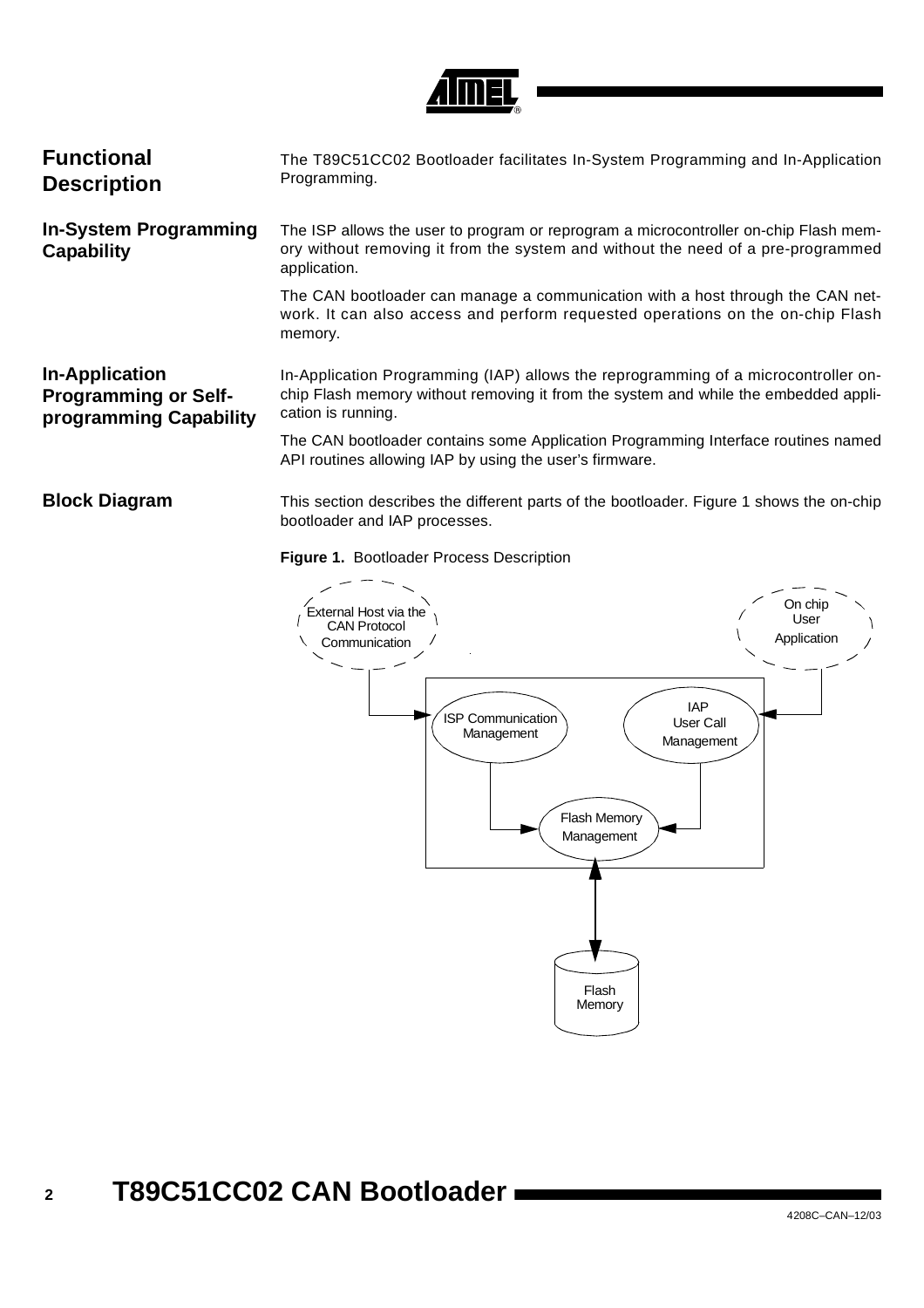| <b>ISP Communication</b><br>Management | The purpose of this process is to manage the communication and its protocol between<br>the on-chip bootloader and an external device (host). The on-chip bootloader imple-<br>ments a CAN protocol (see Section "Protocol", page 9). This process translates serial<br>communication frames (CAN) into Flash memory accesses (read, write, erase).   |
|----------------------------------------|------------------------------------------------------------------------------------------------------------------------------------------------------------------------------------------------------------------------------------------------------------------------------------------------------------------------------------------------------|
| <b>User Call Management</b>            | Several Application Program Interface (API) calls are available to the application pro-<br>gram to selectively erase and program Flash pages. All calls are made through a<br>common interface (API calls) included in the bootloader. The purpose of this process is<br>to translate the application request into internal Flash memory operations. |
| <b>Flash Memory Management</b>         | This process manages low level accesses to the Flash memory (performs read and<br>write accesses).                                                                                                                                                                                                                                                   |

## <span id="page-2-0"></span>**Bootloader Configuration**

**Configuration and Manufacturer Information**  The following table lists Configuration and Manufacturer byte information used by the bootloader.

This information can be accessed by the user through a set of API or ISP command.

| <b>Mnemonic</b>          | <b>Description</b>                        | <b>Default Value</b> |
|--------------------------|-------------------------------------------|----------------------|
| <b>BSB</b>               | Boot Status Byte                          | FFh                  |
| <b>SBV</b>               | Software Boot Vector                      | <b>FCh</b>           |
| P1_CF                    | Port 1 Configuration                      | <b>FEh</b>           |
| P <sub>3</sub> CF        | Port 3 Configuration                      | <b>FFh</b>           |
| P4_CF                    | Port 4 Configuration                      | FFh                  |
| <b>SSB</b>               | Software Security Byte                    | <b>FFh</b>           |
| EB                       | Extra Byte                                | FFh                  |
| CANBT1                   | CAN Bit Timing 1                          | <b>FFh</b>           |
| CANBT2                   | CAN Bit Timing 2                          | FFh                  |
| CANBT3                   | CAN Bit Timing 3                          | <b>FFh</b>           |
| <b>NNB</b>               | Node Number Byte                          | <b>FFh</b>           |
| <b>CRIS</b>              | <b>CAN Relocatable Identifier Segment</b> | <b>FFh</b>           |
| Manufacturer             |                                           | 58h                  |
| ID1: Family code         |                                           | D7h                  |
| <b>ID2: Product Name</b> |                                           | <b>BBh</b>           |
| ID3: Product Revision    |                                           | FFh                  |

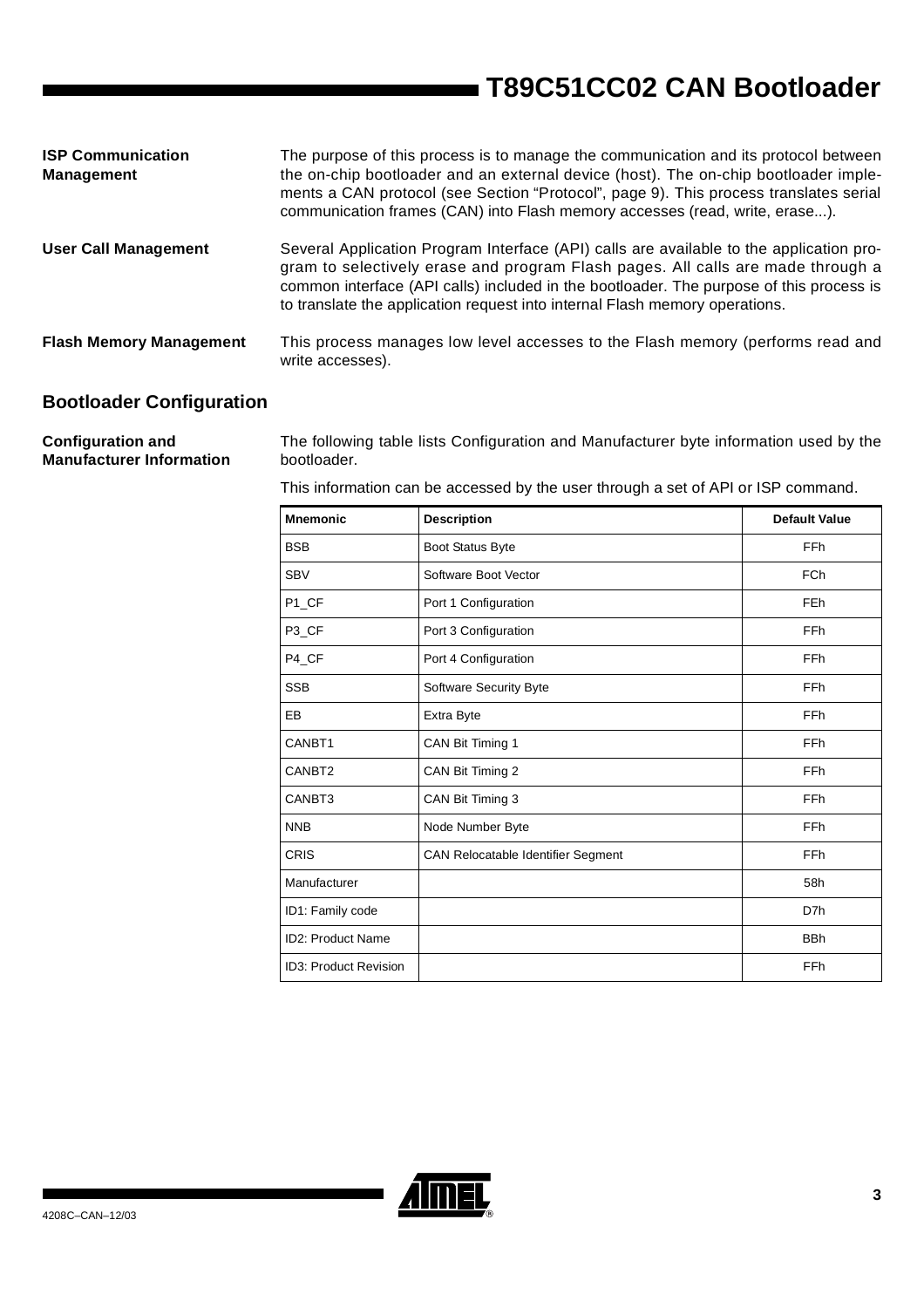### <span id="page-3-0"></span>**Mapping and Default Value of Hardware Security Byte**

The 4 Most Significant Bit (MSB) of the Hardware Byte can be read/written by software (this area is called Fuse bits). The 4 Least Significant Bit (LSB) can only be read by software and written by hardware in parallel mode (with parallel programmer devices).

| <b>Bit Position</b> | <b>Mnemonic</b> | <b>Default Value</b> | <b>Description</b>                                    |
|---------------------|-----------------|----------------------|-------------------------------------------------------|
| 7                   | X2B             | U                    | To start in x1 mode                                   |
| 6                   | <b>BLJB</b>     | P                    | To map the boot area in code area between F800h-FFFFh |
| 5                   | Reserved        | U                    |                                                       |
| $\overline{4}$      | Reserved        | U                    |                                                       |
| 3                   | Reserved        | U                    |                                                       |
| $\overline{2}$      | LB <sub>2</sub> | P                    |                                                       |
| 1                   | LB <sub>1</sub> | U                    | To lock the chip (see datasheet)                      |
| 0                   | LB <sub>0</sub> | U                    |                                                       |

Note: U: Unprogram = 1

P: Program = 0

<span id="page-3-1"></span>**Security** The bootloader has Software Security Byte (SSB) to protect itself from user access or ISP access.

> The Software Security Byte (SSB) protects from ISP access. The command "Program Software Security Bit" can only write a higher priority level.

There are three levels of security:

- level 0: **NO\_SECURITY** (FFh) This is the default level. From level 0, one can write level 1 or level 2.
- level 1: **WRITE\_SECURITY** (FEh) In this level it is impossible to write in the Flash memory, BSB and SBV. The Bootloader returns ID\_ERROR message. From level 1, one can write only level 2.
- level 2: **RD\_WR\_SECURITY** (FCh) Level 2 forbids all read and write accesses to/from the Flash memory. The Bootloader returns ID\_ERROR message.

Only a full chip erase command can reset the software security bits.

|                               | Level 0                  | Level 1                  | Level 2                  |
|-------------------------------|--------------------------|--------------------------|--------------------------|
| Flash/EEPROM                  | Any access allowed       | Read only access allowed | All access not allowed   |
| Fuse bit                      | Any access allowed       | Read only access allowed | All access not allowed   |
| <b>BSB &amp; SBV &amp; EB</b> | Any access allowed       | Read only access allowed | All access not allowed   |
| <b>SSB</b>                    | Any access allowed       | Write level2 allowed     | Read only access allowed |
| Manufacturer info             | Read only access allowed | Read only access allowed | Read only access allowed |
| Bootloader info               | Read only access allowed | Read only access allowed | Read only access allowed |
| Frase block                   | Allowed                  | Not allowed              | Not allowed              |
| Full-chip erase               | Allowed                  | Allowed                  | Allowed                  |
| <b>Blank Check</b>            | Allowed                  | Allowed                  | Allowed                  |

### **4 T89C51CC02 CAN Bootloader**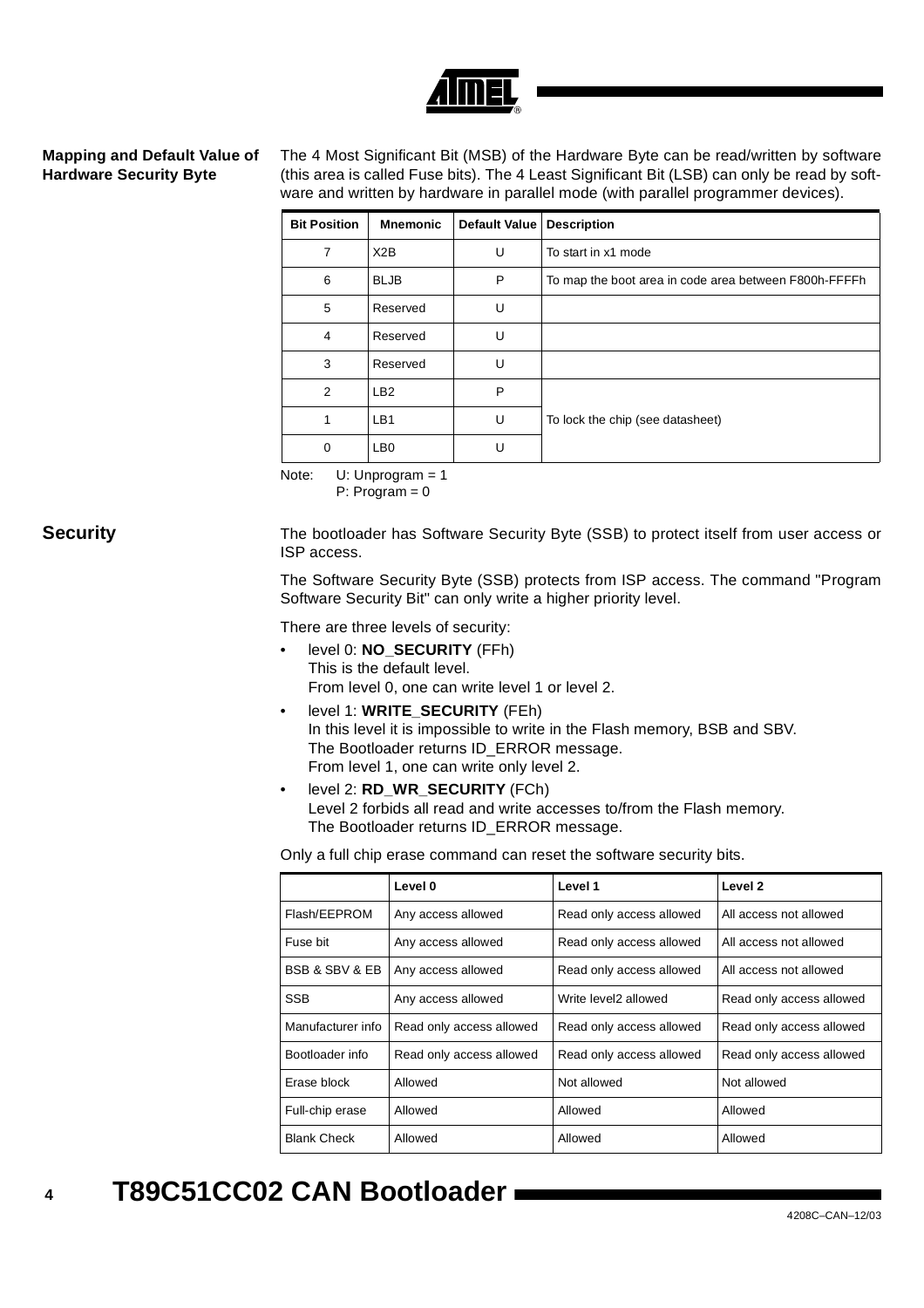<span id="page-4-0"></span>**Software Boot Vector** The Software Boot Vector (SBV) forces the execution of a user bootloader starting at address [SBV]00h in the application area (FM0).

The way to start this user bootloader is described in the section "Boot Process".

**Figure 2.** Software Boot Vector



<span id="page-4-1"></span>**FLIP Software Program** FLIP is a PC software program running under Windows® 9x/2000/XP, Windows NT and LINUX® that supports all Atmel Flash microcontroller and CAN protocol communication media.

Several CAN dongles are supported by FLIP (for Windows).

This software program is available free of charge from the Atmel web site.

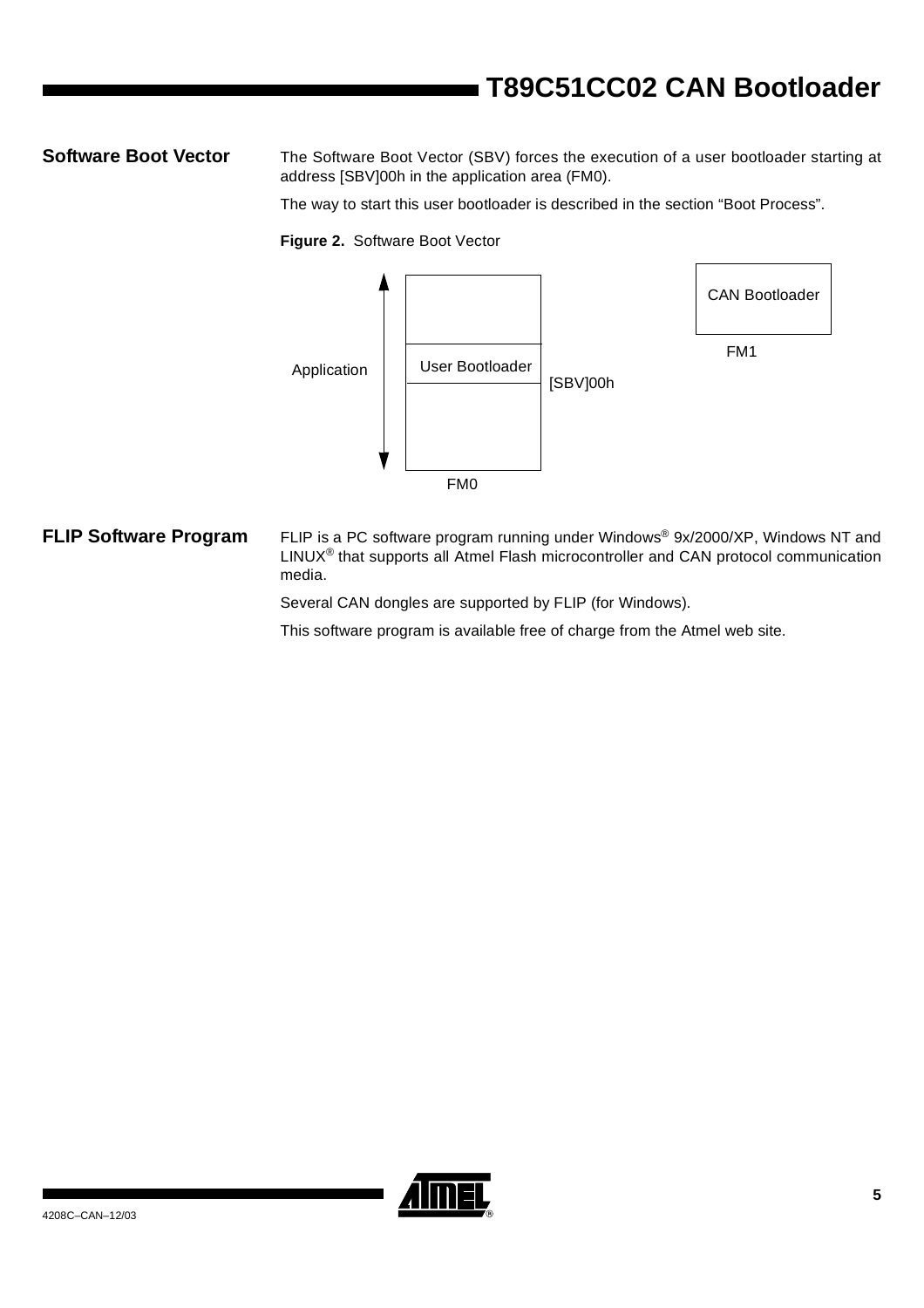

<span id="page-5-1"></span><span id="page-5-0"></span>

| <b>In-System</b><br><b>Programming (ISP)</b> | The ISP allows the user to program or reprogram a microcontroller's on-chip Flash<br>memory through the CAN network without removing it from the system and without the<br>need of a pre-programmed application.                        |  |  |  |  |
|----------------------------------------------|-----------------------------------------------------------------------------------------------------------------------------------------------------------------------------------------------------------------------------------------|--|--|--|--|
|                                              | This section describes how to start the CAN bootloader and all higher level protocols<br>over the CAN.                                                                                                                                  |  |  |  |  |
| <b>Boot Process</b>                          | The bootloader can be activated in two ways:                                                                                                                                                                                            |  |  |  |  |
|                                              | Hardware condition<br>٠                                                                                                                                                                                                                 |  |  |  |  |
|                                              | Regular boot process<br>٠                                                                                                                                                                                                               |  |  |  |  |
| <b>Hardware Condition</b>                    | The Hardware Condition forces the bootloader execution from reset.                                                                                                                                                                      |  |  |  |  |
|                                              | The default factory Hardware Condition is assigned to port P1.<br>P1 must be equal to FEh<br>٠                                                                                                                                          |  |  |  |  |
|                                              | In order to offer the best flexibility, the user can define its own Hardware Condition on<br>one of the following Ports:                                                                                                                |  |  |  |  |
|                                              | Port1<br>٠                                                                                                                                                                                                                              |  |  |  |  |
|                                              | Port <sub>3</sub><br>٠                                                                                                                                                                                                                  |  |  |  |  |
|                                              | Port4 (only bit0 and bit1)<br>٠                                                                                                                                                                                                         |  |  |  |  |
|                                              | The Hardware Condition configuration are stored in three bytes called P1_CF, P3_CF,<br>P4 CF.                                                                                                                                           |  |  |  |  |
|                                              | These bytes can be modified by the user through a set of API or through an ISP<br>command.                                                                                                                                              |  |  |  |  |
|                                              | There is a priority between P1_CF, P3_CF and P4_CF (see Figure 3 on page 7).                                                                                                                                                            |  |  |  |  |
|                                              | The BLJB must be at 0 (programmed) to be able to restart the bootloader.<br>Note:<br>If the BLJB is equal to 1 (unprogrammed) only the hardware parallel programmer can<br>change this bit (see T89C51CC02 datasheet for more details). |  |  |  |  |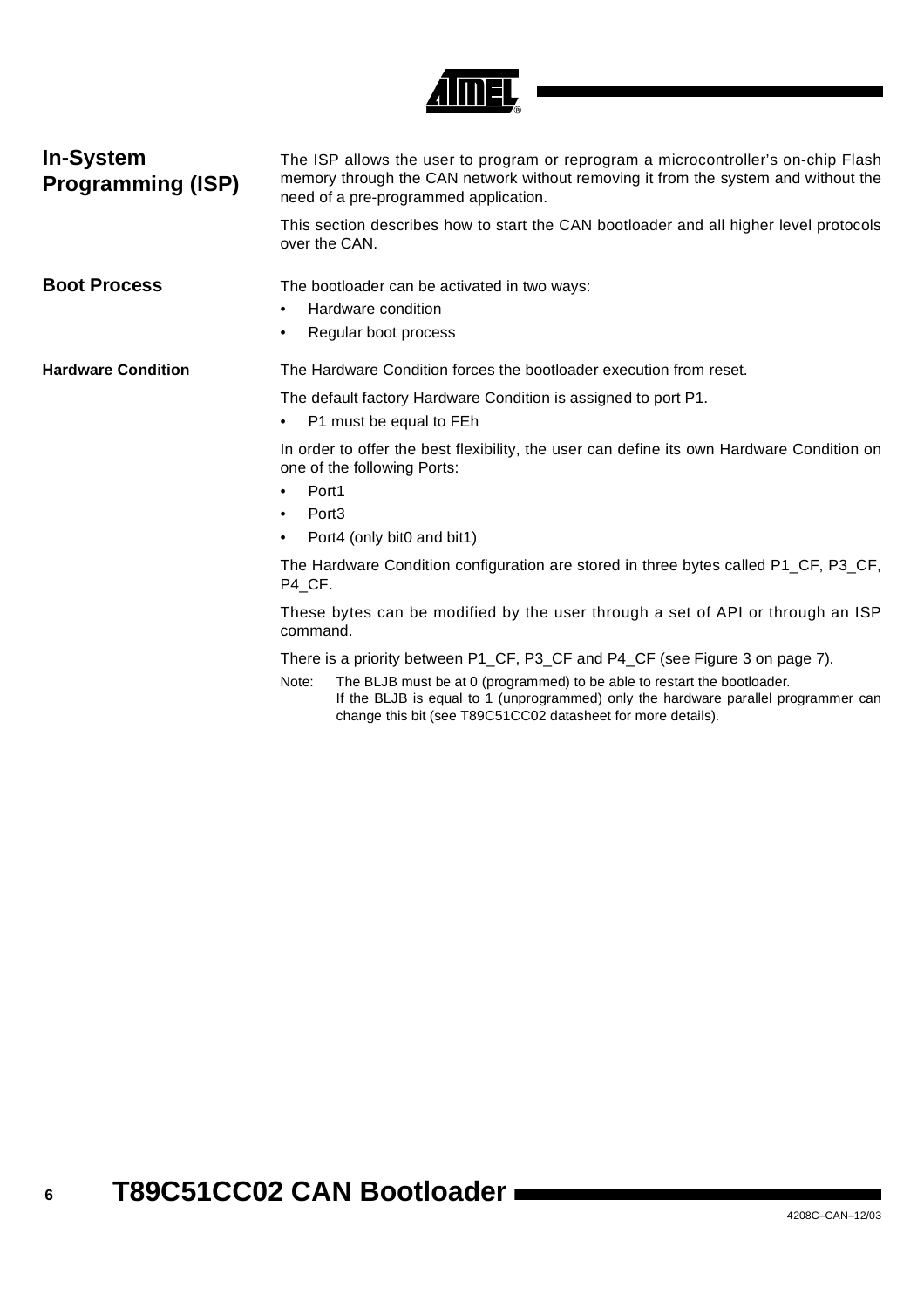### <span id="page-6-0"></span>**Figure 3.** Regular Boot Process



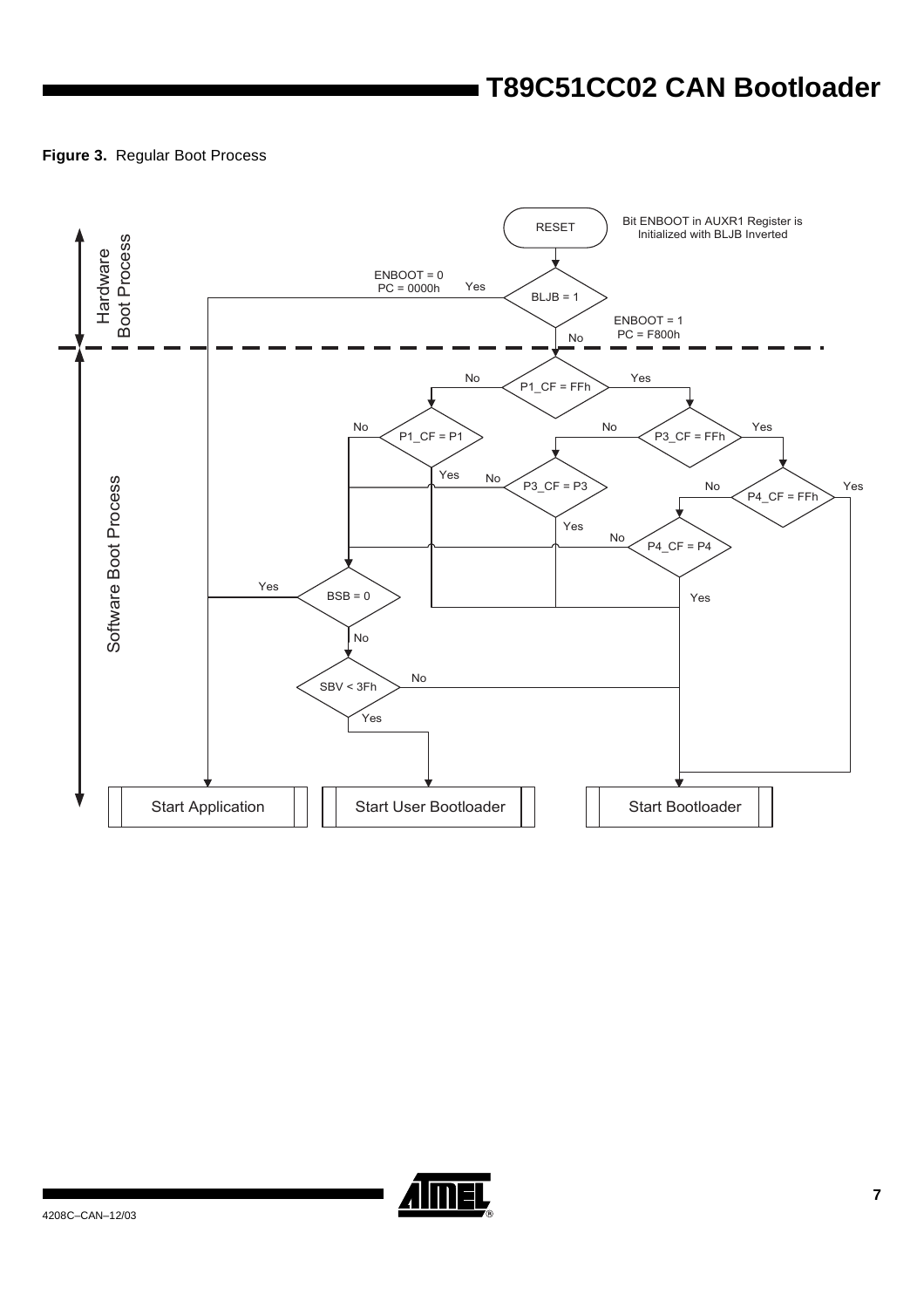

### <span id="page-7-0"></span>**Physical Layer** The CAN is used to transmit information has the following configuration: • Standard Frame CAN format 2.0A (identifier 11-bit)

- Frame: Data Frame
- Baud rate: autobaud is performed by the bootloader

**CAN Controller Initialization** Two ways are possible to initialize the CAN controller:

- Use the software autobaud
- Use the user configuration stored in the CANBT1, CANBT2 and CANBT3

The selection between these two solutions is made with EB:

- EB = FFh: the autobaud is performed.
- EB not equal to FFh: the CANBT1:2:3 are used.

CANBT1:3 and EB can be modified by user through a set of API or with ISP commands.

The figure below describes the CAN controller flow.

**Figure 4.** CAN Controller Initialization



### **8 T89C51CC02 CAN Bootloader**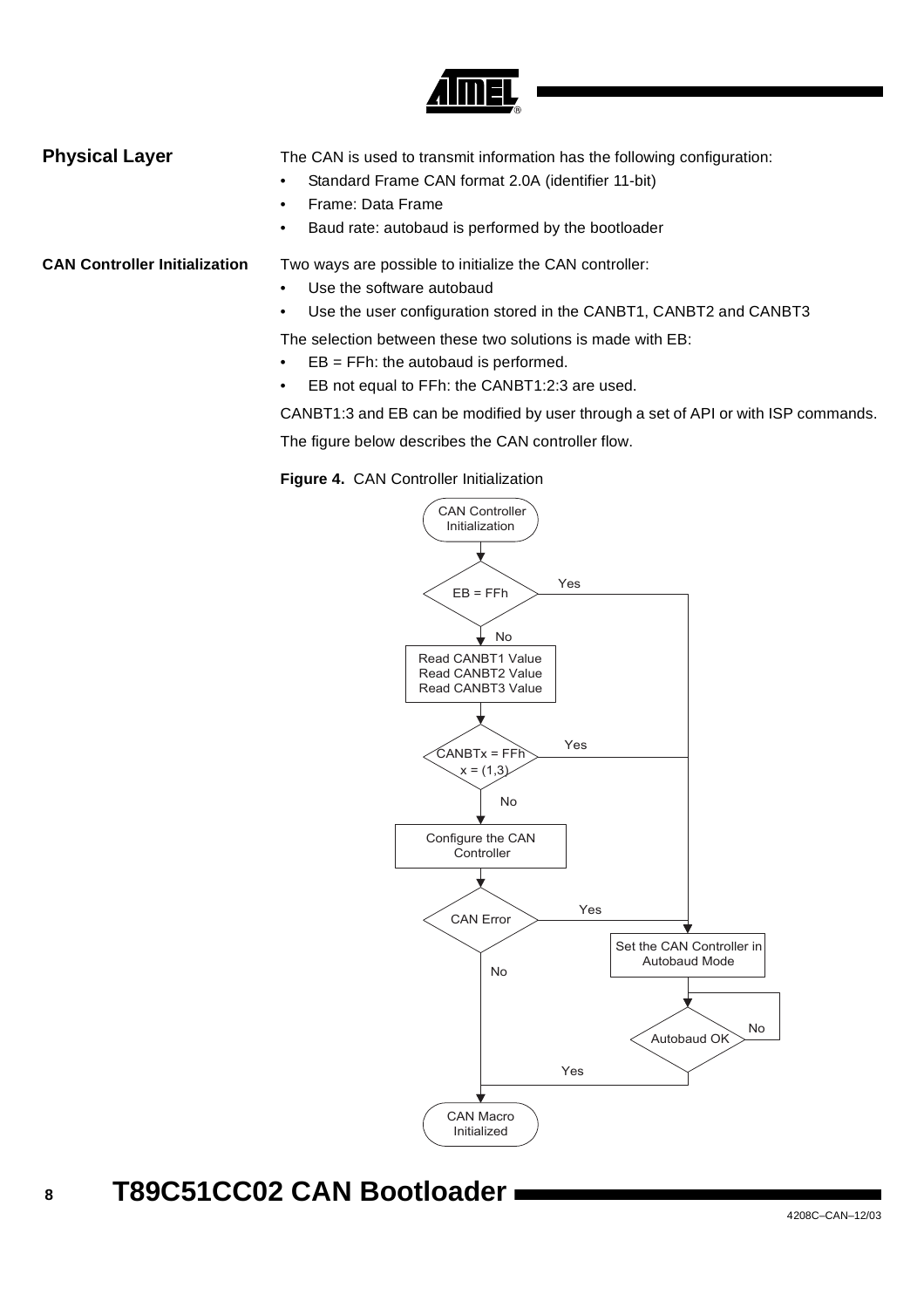**CAN Autobaud** The following table shows the autobaud performance for a point-to-point connection in X1 mode.

|            | 8 MHz | 11.059<br><b>MHz</b> | 12 MHz | 16 MHz | 20 MHz | 22.1184<br><b>MHz</b> | 24 MHz | 25 MHz 32 MHz | 40 MHz |
|------------|-------|----------------------|--------|--------|--------|-----------------------|--------|---------------|--------|
| <b>20K</b> |       |                      |        |        |        |                       |        |               |        |
| 100K       |       |                      |        |        |        |                       |        |               |        |
| 125K       |       |                      |        | –      |        |                       |        |               |        |
| 250K       |       |                      |        |        |        |                       |        |               |        |
| 500K       |       |                      |        |        |        |                       |        |               |        |
| 1M         |       |                      |        |        |        |                       |        |               |        |

Note: 1. '-' Indicates impossible configuration.

**CAN Autobaud Limitation** The CAN Autobaud implemented in the bootloader is efficient only in point-to-point connection. Because in a point-to-point connection, the transmit CAN message is repeated until a hardware acknowledge is done by the receiver.

> The bootloader can acknowledge an incoming CAN frame only if a configuration is found.

This functionality is not guaranteed on a network with several CAN nodes.

### <span id="page-8-0"></span>**Protocol**

### **Generic CAN Frame Description**

|                            |                                                                                                                                            | <b>Identifier</b><br>Control                                                    |                                                                                   | Data        |  |  |
|----------------------------|--------------------------------------------------------------------------------------------------------------------------------------------|---------------------------------------------------------------------------------|-----------------------------------------------------------------------------------|-------------|--|--|
|                            |                                                                                                                                            | 11-bit                                                                          | 1 byte                                                                            | 8 bytes max |  |  |
|                            | used.                                                                                                                                      |                                                                                 | Identifier: Identifies the frame (or message). Only the standard mode (11-bit) is |             |  |  |
|                            | Control: Contains the DLC information (number of data in Data field) 4-bit.<br>٠                                                           |                                                                                 |                                                                                   |             |  |  |
|                            | Data: The data field consists of zero to eight bytes. The interpretation within the<br>$\bullet$<br>frame depends on the Identifier field. |                                                                                 |                                                                                   |             |  |  |
|                            |                                                                                                                                            | The CAN Protocol manages directly using hardware a checksum and an acknowledge. |                                                                                   |             |  |  |
|                            | To describe the ISP CAN Protocol, we use Symbolic name for Identifier, but default val-<br>Note:<br>ues are given.                         |                                                                                 |                                                                                   |             |  |  |
| <b>Command Description</b> |                                                                                                                                            | This protocol allows to:                                                        |                                                                                   |             |  |  |
|                            | Initialize the communication                                                                                                               |                                                                                 |                                                                                   |             |  |  |

- Program the Flash or EEPROM Data
- Read the Flash or EEPROM Data
- Program Configuration Information
- Read Configuration and Manufacturer Information
- Erase the Flash
- Start the application

Overview of the protocol is detailed in Appendix-A.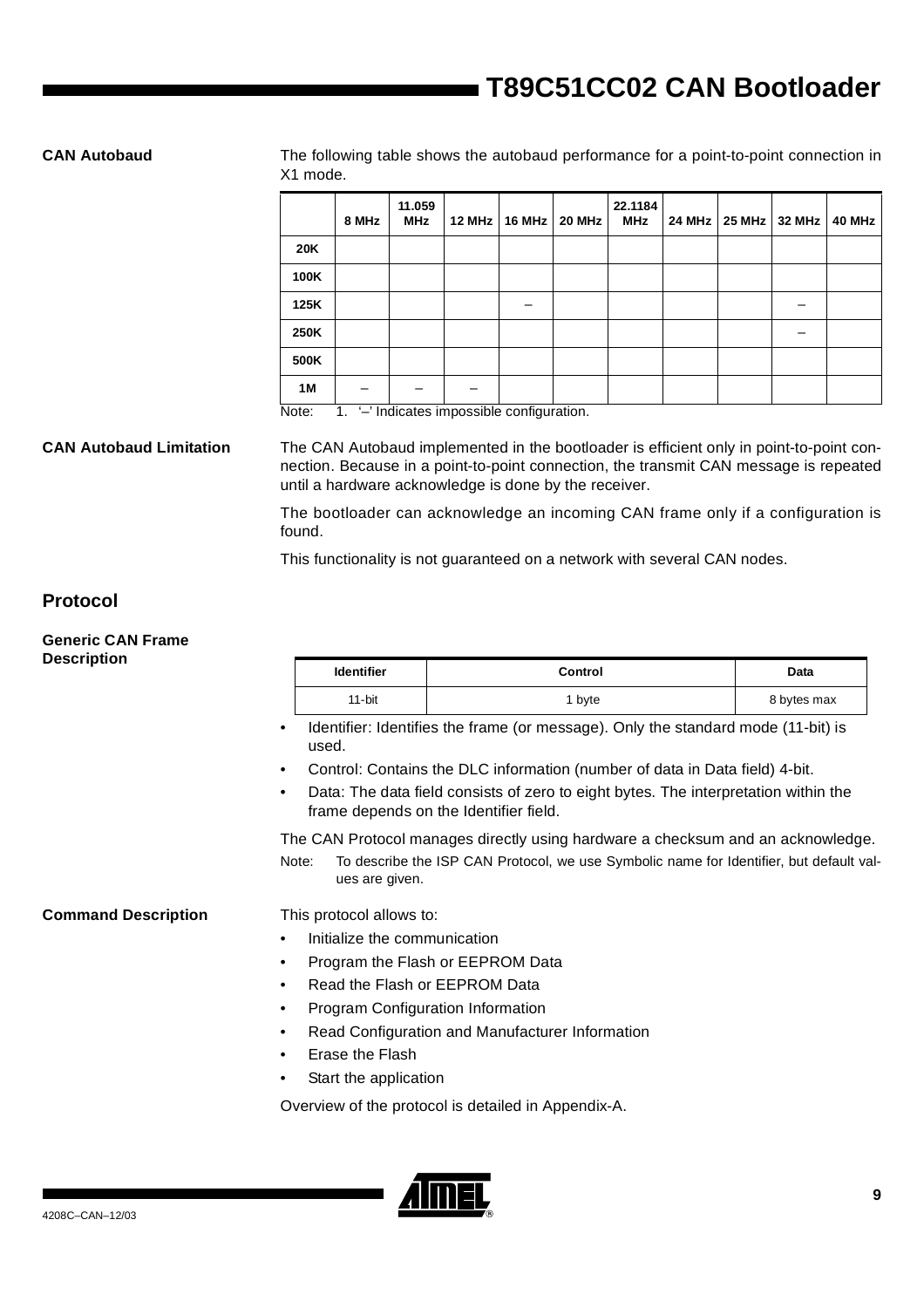

Several CAN message identifiers are defined to manage this protocol.

| <b>Identifier</b>   | <b>Command Effect</b>                           | Value           |
|---------------------|-------------------------------------------------|-----------------|
| ID SELECT NODE      | Open/Close a communication with a node          | [CRIS]0h        |
| ID PROG_START       | Start a Flash/EEPROM programming                | [CRIS]1h        |
| <b>ID PROG DATA</b> | Data for Flash/EEPROM programming               | [CRIS]2h        |
| ID DISPLAY DATA     | Display data                                    | [CRIS]3h        |
| ID WRITE COMMAND    | Write in XAF, or Hardware Byte                  | <b>ICRIS14h</b> |
| ID READ_COMMAND     | Read from XAF or Hardware Byte and special data | [CRIS]5h        |
| <b>ID ERROR</b>     | Error message from bootloader only              | [CRIS]6h        |

It is possible to allocate a new value for CAN ISP identifiers by writing the byte CRIS with the base value for the group of identifier.

The maximum value for CRIS is 7Fh and the default CRIS value is 00h.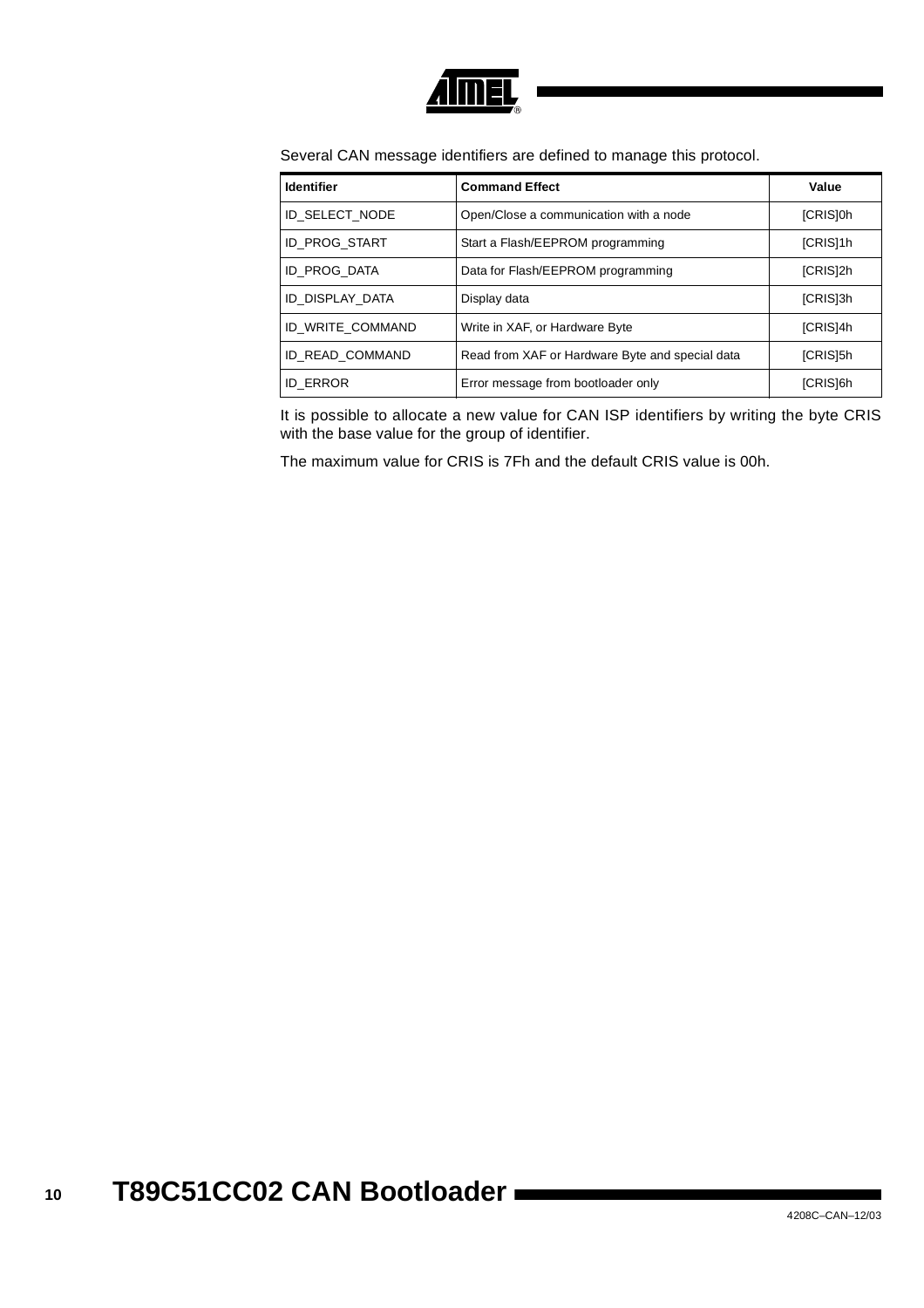

**Communication Initialization** The communication with a device (CAN node) must be opened prior to initiating any ISP communication.

> To open the communication with the device, the Host sends a "connecting" CAN message (ID\_SELECT\_NODE) with the node number (NNB) passed in parameter.

> If the node number passed is equal to FFh then the CAN bootloader accepts the communication ([Figure 6\)](#page-10-0).

> Otherwise the node number passed in parameter must be equal to the local Node Number [\(Figure 7\)](#page-10-1).

### <span id="page-10-0"></span>**Figure 6.** First Connection



### <span id="page-10-1"></span>**Figure 7.** On Network Connection



Before opening a new communication with another device, the current device communication must be closed with its connecting CAN message (ID\_SELECT\_NODE).

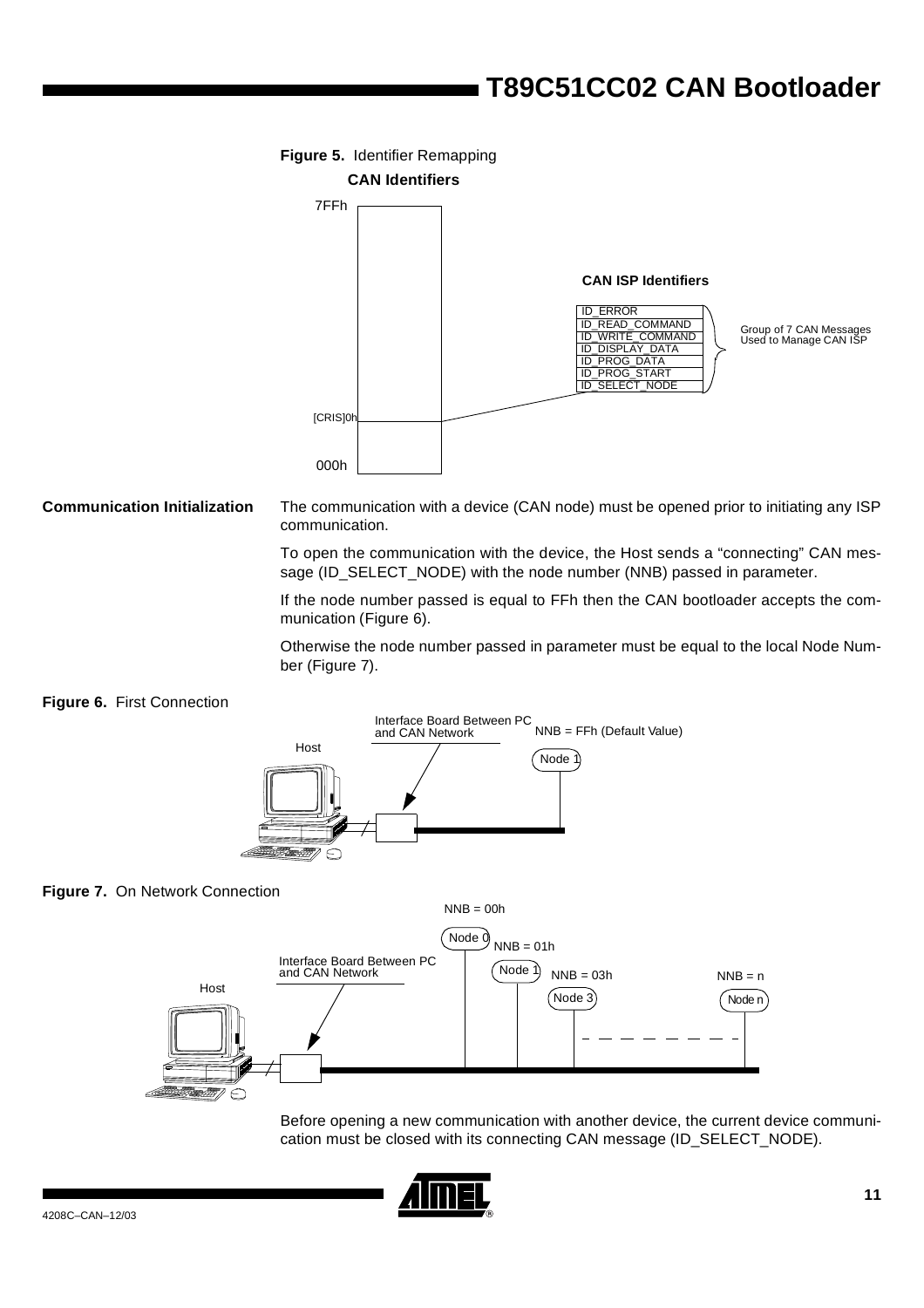

### Request from Host

| <b>Identifier</b> | Length | Data[0]  |
|-------------------|--------|----------|
| ID SELECT NODE    |        | num node |

Note: Num\_node is the NNB (Node Number Byte) to which the Host wants to talk to.

Answers from Bootloader

| <b>Identifier</b> | Length         | Data[0]      | Data[1]         | Comment             |
|-------------------|----------------|--------------|-----------------|---------------------|
|                   |                | boot version | 00h             | Communication close |
|                   | ID SELECT NODE |              | 01 <sub>h</sub> | Communication open  |

Note: Data[0] contains the bootloader version.

If the communication is closed then all the others messages won't be managed by bootloader.

### ID\_SELECT\_NODE Flow Description



### ID\_SELECT\_NODE Example

|                   | identifier     | length | data  |
|-------------------|----------------|--------|-------|
| HOST              | ID SELECT NODE |        | FF    |
| <b>BOOTLOADER</b> | ID SELECT NODE | 02     | 01 01 |

### **12 T89C51CC02 CAN Bootloader**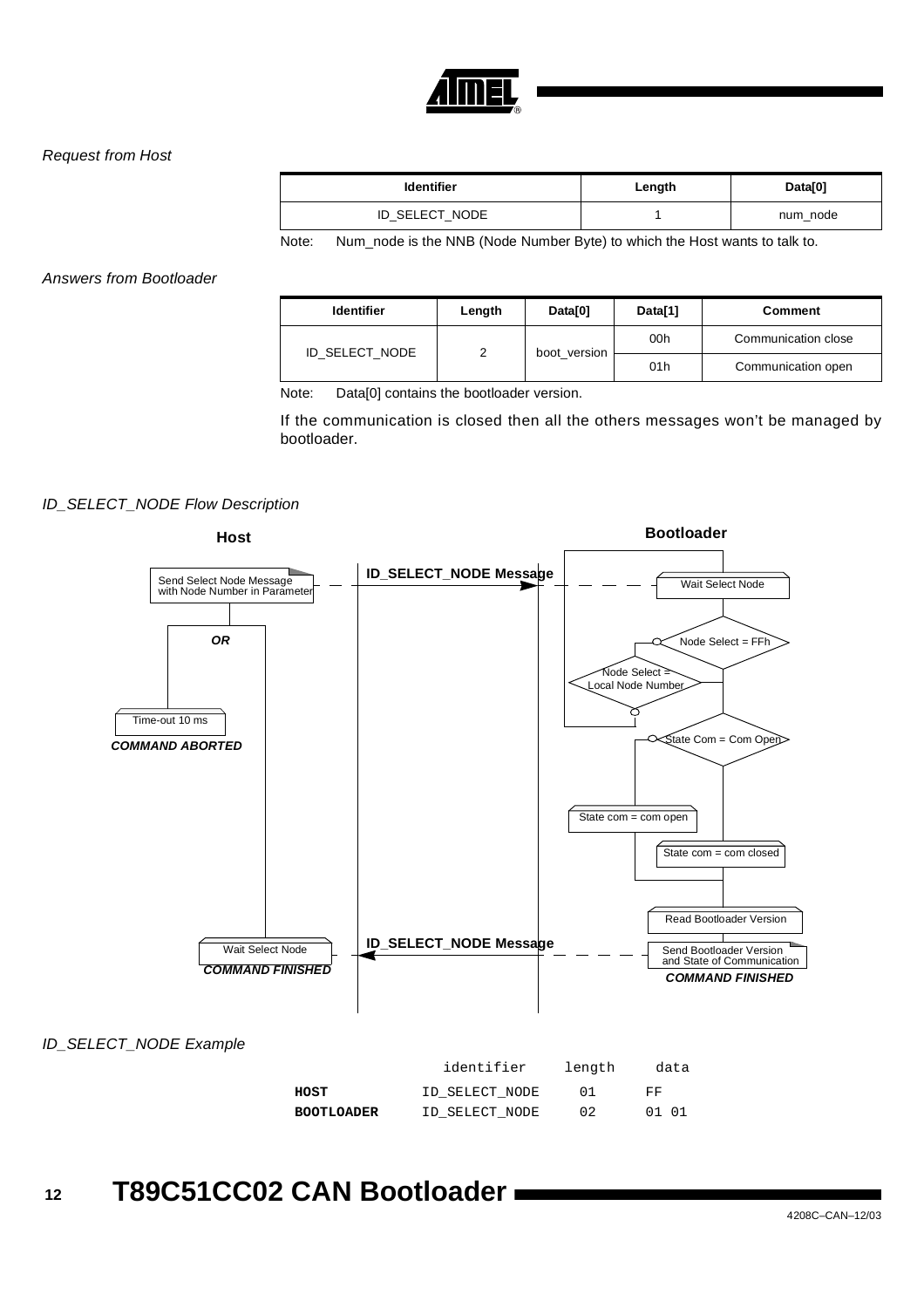### **Programming the Flash or EEPROM data**

The communication flow described above shows how to program data in the Flash memory or in the EEPROM data memory. This operation can be executed only with a device previously opened in communication.

- 1. The first step is to indicate which memory area (Flash or EEPROM data) is selected and the range address to program.
- 2. The second step is to transmit the data.

The bootloader programs on a page of 128 bytes basis when it is possible.

The host must take care of the following:

- The data to program transmitted within a CAN frame are in the same page.
- To transmit 8 data bytes in CAN message when it is possible
- To start the programming operation, the Host sends a "start programming" CAN message (ID\_PROG\_START) with the area memory selected in data[0], the start address and the end address passed in parameter.

### Requests from Host

| <b>Identifier</b> | Length | Data[0]            | Data[1]       | Data[2] |  | Data[4] |
|-------------------|--------|--------------------|---------------|---------|--|---------|
| ID PROG START     | 5      | 00h<br>Address end |               |         |  |         |
|                   |        | 01h                | Address start |         |  |         |

Notes: 1. Data[0] chooses the area to program:

- 00h: Flash
- 01h: EEPROM data
- 2. Address start gives the start address of the programming command.
- 3. Address\_end gives the last address of the programming command.

Answers from Bootloader The device has two possible answers:

- If the chip is protected from program access an "Error" CAN message is sent (see [Section "Error Message Description", page 24](#page-23-0)).
- Otherwise an acknowledge is sent.

| <b>Identifier</b> | Length |  |  |  |
|-------------------|--------|--|--|--|
| ID_PROG_START     |        |  |  |  |

The second step of the programming operation is to send data to program.

Request from Host To send data to program, the Host sends a "programming data" CAN message (Id\_prog\_data) with up to 8 data by message and must wait for the answer of the device before sending the next data to program.

| <b>Identifier</b> | Length    | Data[0]   |          | Data[7] |
|-------------------|-----------|-----------|----------|---------|
| ID PROG DATA      | up to $8$ | $\lambda$ | $\cdots$ | 77      |

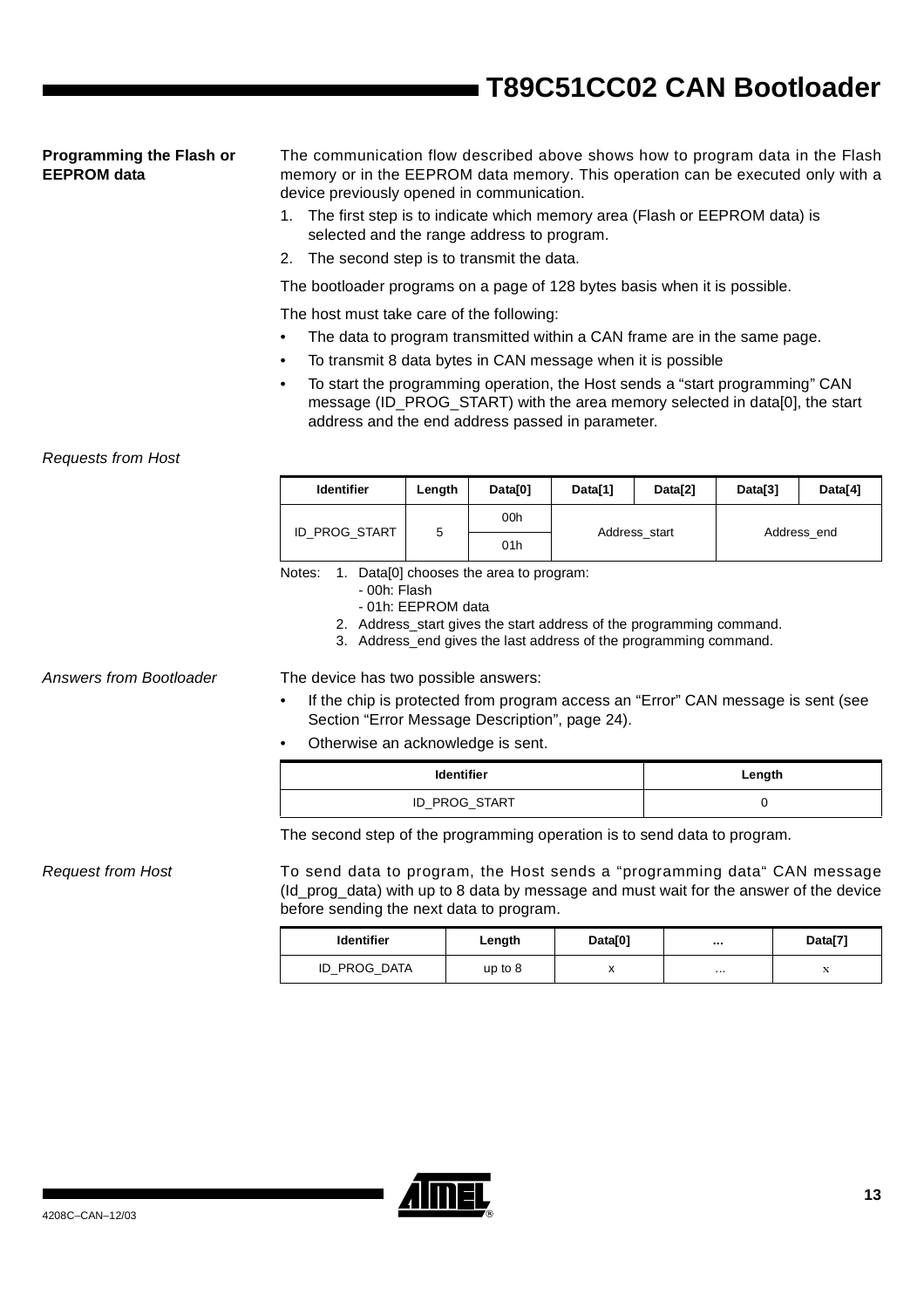

Answers from Bootloader The device has two possible answers:

- If the device is ready to receive new data, it sends a "programming data" CAN message (Id\_prog\_data) with the result Command\_new passed in parameter.
- If the device has finished the programming, it sends a "programming data" CAN message (Id\_prog\_data) with the result Command\_ok passed in parameter.

| <b>Identifier</b> | Length | Data[0] | <b>Description</b> |
|-------------------|--------|---------|--------------------|
|                   |        | 00h     | Command OK         |
| ID_PROG_DATA      |        | 01h     | Command fail       |
|                   |        | 02h     | Command new data   |

### ID\_PROG\_DATA Flow Description

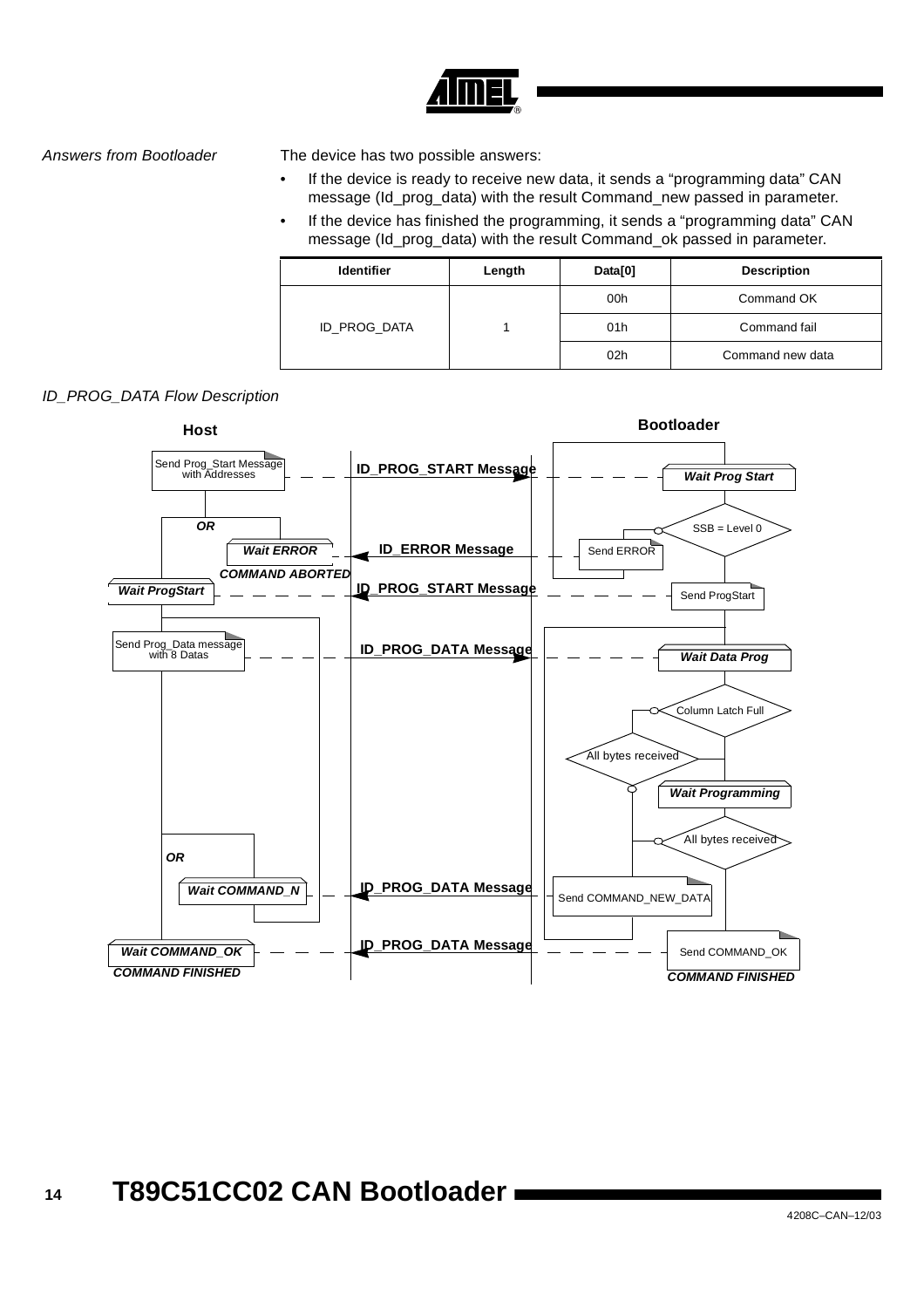### Programming Example

|                                                        | <u>Flogiamming Data (write JJHTIOM 000011 to 000811 in the Hash)</u>                             |                       |                                   |                                                                   |      |    |  |  |
|--------------------------------------------------------|--------------------------------------------------------------------------------------------------|-----------------------|-----------------------------------|-------------------------------------------------------------------|------|----|--|--|
|                                                        | identifier                                                                                       | control               |                                   | data                                                              |      |    |  |  |
| HOST<br><b>BOOTLOADER</b>                              | Id prog start<br>Id prog_start                                                                   | 0.5<br>0 <sub>0</sub> | 0 <sub>0</sub>                    | 0 <sub>0</sub><br>0 <sub>0</sub>                                  | 00   | 08 |  |  |
| HOST<br><b>BOOTLOADER</b><br>HOST<br><b>BOOTLOADER</b> | Id prog data<br>Id prog data<br>Id prog data<br>Id prog data                                     | 08<br>01<br>01<br>01  | 55.<br>02<br>55<br>0 <sub>0</sub> | 55 55 55 55 55 55 55<br>// command new data<br>// command ok      |      |    |  |  |
|                                                        | <u>Programming Data (write 55h from 0000h to 0008h in the flash), with SSB in write security</u> |                       |                                   |                                                                   |      |    |  |  |
|                                                        | identifier                                                                                       | control               |                                   | data                                                              |      |    |  |  |
| HOST<br><b>BOOTLOADER</b>                              | Id prog start<br>Id error                                                                        | 04<br>01              | 0 <sub>0</sub><br>00              | 0 <sub>0</sub><br>00 <sup>o</sup><br>$\frac{1}{2}$ error security | - 08 |    |  |  |

Programming Data (write 55h from 0000h to 0008h in the flash)

### **Reading the Flash or EEPROM Data** The ID\_PROG\_DATA flow described above allows the user to read data in the Flash memory or in the EEPROM data memory. A blank check command is possible with this flow.

This operation can be executed only with a device previously opened in communication.

To start the reading operation, the Host sends a "Display Data" CAN message (ID\_DISPLAY\_DATA) with the area memory selected, the start address and the end address passed in parameter.

The device splits into blocks of 8 bytes the data to transfer to the Host if the number of data to display is greater than 8 data bytes.

### Requests from Host

| <b>Identifier</b> | Length | Data[0]         | Data[1]                      | Data[2] | Data[3] | Data[4] |
|-------------------|--------|-----------------|------------------------------|---------|---------|---------|
|                   |        | 00h             |                              |         |         |         |
| ID_DISPLAY_DATA   | 5      | 01h             | Address_start<br>Address_end |         |         |         |
|                   |        | 02 <sub>h</sub> |                              |         |         |         |

Notes: 1. Data[0] selects the area to read and the operation

- 00h: Display Flash
- 01h: Blank Check on the Flash
- 02h: Display EEPROM data
- 2. The address\_start gives the start address to read.
- 3. The address\_end gives the last address to read.

Answers from Bootloader The device has two possible answers:

- If the chip is protected from read access an "Error" CAN message is sent (see [Section "Error Message Description", page 24](#page-23-0)).
- Otherwise, for a display command, the device starts to send the data up to 8 by frame to the host. For a blank check command the device sends a result OK or the first address not erased.

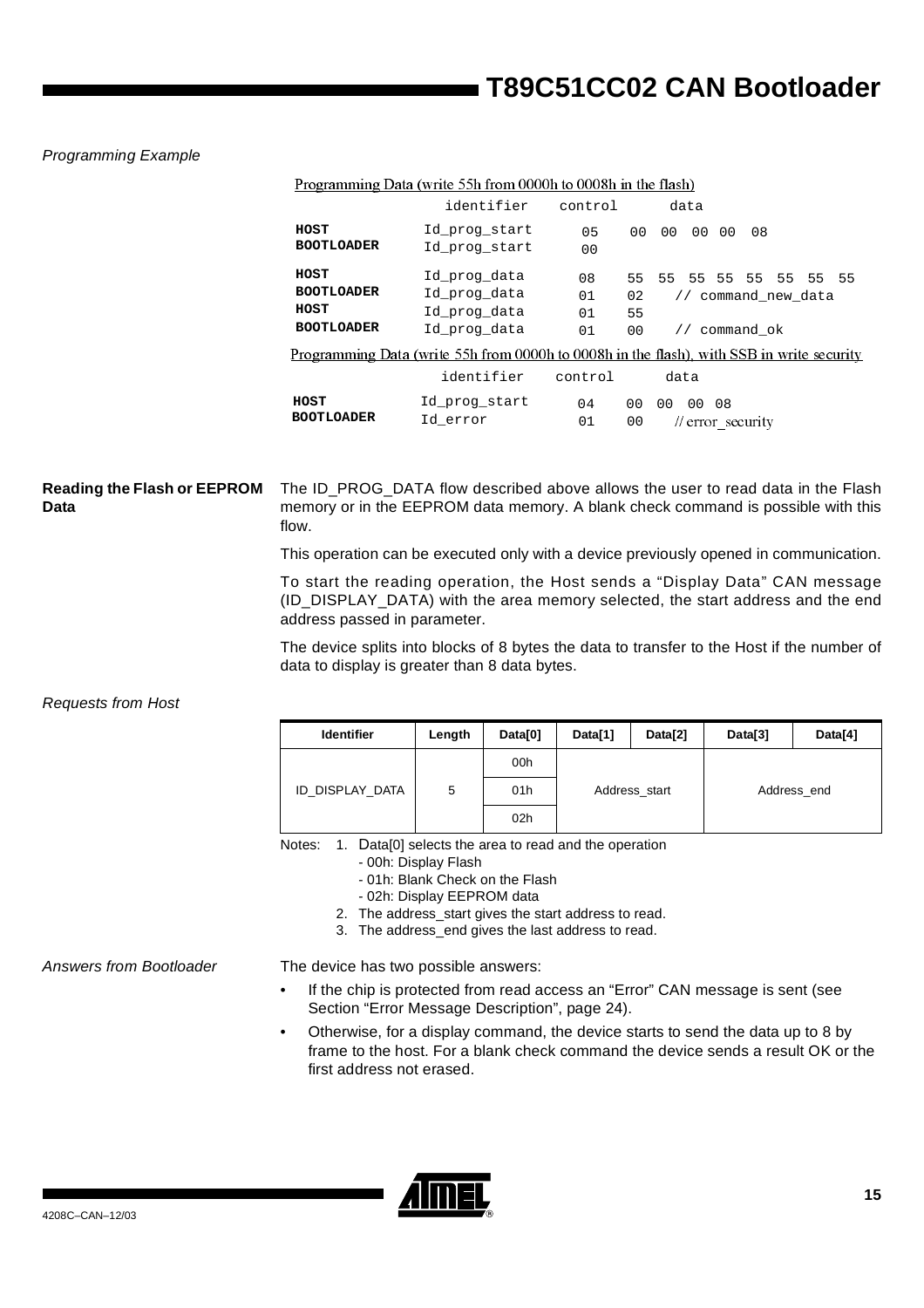

Answer to a read command:

| <b>Identifier</b> | Length | data[n] |
|-------------------|--------|---------|
| ID_DISPLAY_DATA   |        | ,,      |

Answer to a blank check command:

| <b>Identifier</b> | Length | Data[0] | Data[1]       | <b>Description</b>    |
|-------------------|--------|---------|---------------|-----------------------|
| ID DISPLAY DATA   |        | -       |               | <b>Blank Check OK</b> |
|                   |        |         | address start |                       |



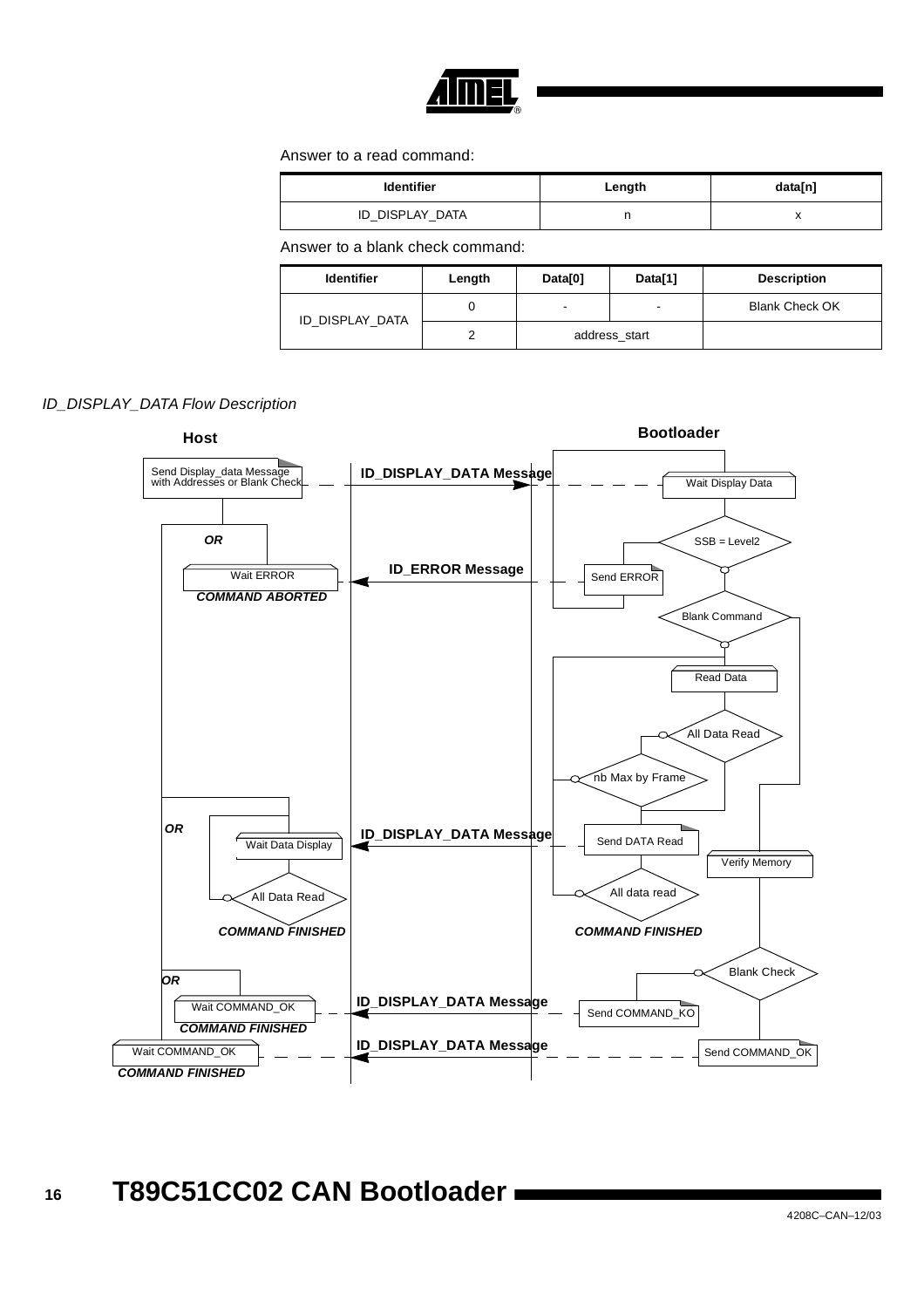### ID\_Display\_DATA Example

|                                                        |                                                | Display Data (from 0000h to 0008h)                                                                                                                    |                |                |          |                            |    |  |  |
|--------------------------------------------------------|------------------------------------------------|-------------------------------------------------------------------------------------------------------------------------------------------------------|----------------|----------------|----------|----------------------------|----|--|--|
|                                                        |                                                | identifier                                                                                                                                            | control        |                | data     |                            |    |  |  |
|                                                        | HOST<br><b>BOOTLOADER</b><br><b>BOOTLOADER</b> | Id_display_data<br>Id_display_data<br>Id_display_data                                                                                                 | 05<br>08<br>01 | 00<br>55<br>55 | 00<br>55 | 00 00<br>55 55 55 55 55 55 | 08 |  |  |
|                                                        | <b>Blank Check</b>                             |                                                                                                                                                       |                |                |          |                            |    |  |  |
|                                                        |                                                | identifier                                                                                                                                            | control        |                | data     |                            |    |  |  |
|                                                        | HOST                                           | Id_display_data                                                                                                                                       | 05             |                |          | 01 00 00 00 08             |    |  |  |
|                                                        | <b>BOOTLOADER</b>                              | Id_display_data                                                                                                                                       | 00             |                |          | // Command OK              |    |  |  |
| <b>Programming Configuration</b><br><b>Information</b> |                                                | The ID_WRITE_COMMAND flow described below allows the user to program Configu-<br>ration Information regarding the bootloader functionalities.         |                |                |          |                            |    |  |  |
|                                                        |                                                | This operation can be executed only with a device previously opened in communication.                                                                 |                |                |          |                            |    |  |  |
|                                                        |                                                | The Configuration Information can be divided in two groups:                                                                                           |                |                |          |                            |    |  |  |
|                                                        | <b>Boot Process Configuration:</b>             |                                                                                                                                                       |                |                |          |                            |    |  |  |
|                                                        | <b>BSB</b>                                     |                                                                                                                                                       |                |                |          |                            |    |  |  |
|                                                        | <b>SBV</b><br>$\overline{\phantom{0}}$         |                                                                                                                                                       |                |                |          |                            |    |  |  |
|                                                        |                                                | Fuse bits (BLJB and X2 bits) (see Section "Mapping and Default Value of<br>Hardware Security Byte", page 4)                                           |                |                |          |                            |    |  |  |
|                                                        | <b>CAN Protocol Configuration:</b>             |                                                                                                                                                       |                |                |          |                            |    |  |  |
|                                                        |                                                | P1_CF, P3_CF, P4_CF                                                                                                                                   |                |                |          |                            |    |  |  |
|                                                        |                                                | BTC_1, BTC_2, BTC_3                                                                                                                                   |                |                |          |                            |    |  |  |
|                                                        | <b>SSB</b>                                     |                                                                                                                                                       |                |                |          |                            |    |  |  |
|                                                        | EB                                             |                                                                                                                                                       |                |                |          |                            |    |  |  |
|                                                        | <b>NNB</b><br>$\qquad \qquad -$                |                                                                                                                                                       |                |                |          |                            |    |  |  |
|                                                        | <b>CRIS</b><br>$\qquad \qquad -$               |                                                                                                                                                       |                |                |          |                            |    |  |  |
|                                                        | Note:                                          | The CAN protocol configuration bytes are taken into account only after the next reset.                                                                |                |                |          |                            |    |  |  |
|                                                        |                                                | To start the programming operation, the Host sends a "write" CAN message<br>(ID_WRITE_COMMAND) with the area selected, the value passed in parameter. |                |                |          |                            |    |  |  |
|                                                        | time.                                          | Take care that the Program Fuse bit command programs the 4 Fuse bits at the same                                                                      |                |                |          |                            |    |  |  |



▊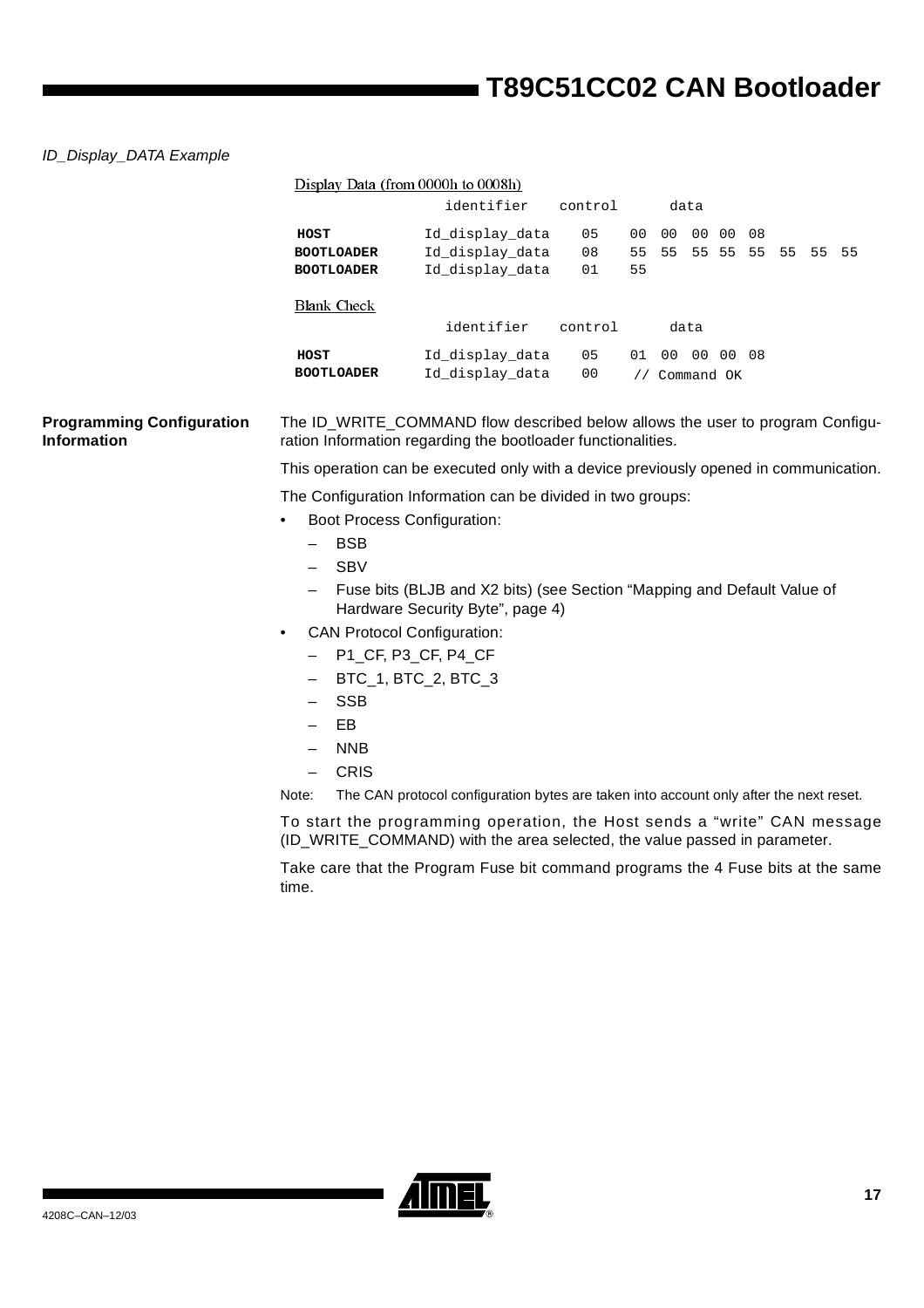

### Requests from Host

| Identifier       | Length | Data[0] | Data[1] | Data[2] | <b>Description</b>      |                   |  |     |  |                    |
|------------------|--------|---------|---------|---------|-------------------------|-------------------|--|-----|--|--------------------|
|                  |        |         | 00h     |         | write value in BSB      |                   |  |     |  |                    |
|                  |        |         | 01h     |         | write value in SBV      |                   |  |     |  |                    |
|                  |        |         | 02h     |         | write value in P1_CF    |                   |  |     |  |                    |
|                  |        |         | 03h     |         | write value in P3_CF    |                   |  |     |  |                    |
|                  | 3      | 01h     | 04h     |         | write value in P4_CF    |                   |  |     |  |                    |
|                  |        |         | 05h     | value   | write value in SSB      |                   |  |     |  |                    |
| ID_WRITE_COMMAND |        |         |         | 06h     |                         | write value in EB |  |     |  |                    |
|                  |        |         | 1Ch     |         | write value in BTC_1    |                   |  |     |  |                    |
|                  |        |         | 1Dh     |         | write value in BTC_2    |                   |  |     |  |                    |
|                  |        |         | 1Eh     |         | write value in BTC_3    |                   |  |     |  |                    |
|                  |        |         |         |         |                         |                   |  | 1Fh |  | write value in NNB |
|                  |        |         | 20h     |         | write value in CRIS     |                   |  |     |  |                    |
|                  | 2      | 02h     | value   |         | write value in Fuse bit |                   |  |     |  |                    |

Answers from Bootloader The device has two possible answers:

- If the chip is protected from program access an "Error" CAN message is sent (see [Section "Error Message Description", page 24](#page-23-0)).
- Otherwise an acknowledge "Command OK" is sent.

| <b>Identifier</b> | Length | Data[0] | <b>Description</b> |
|-------------------|--------|---------|--------------------|
| ID WRITE COMMAND  |        | 00h     | Command OK         |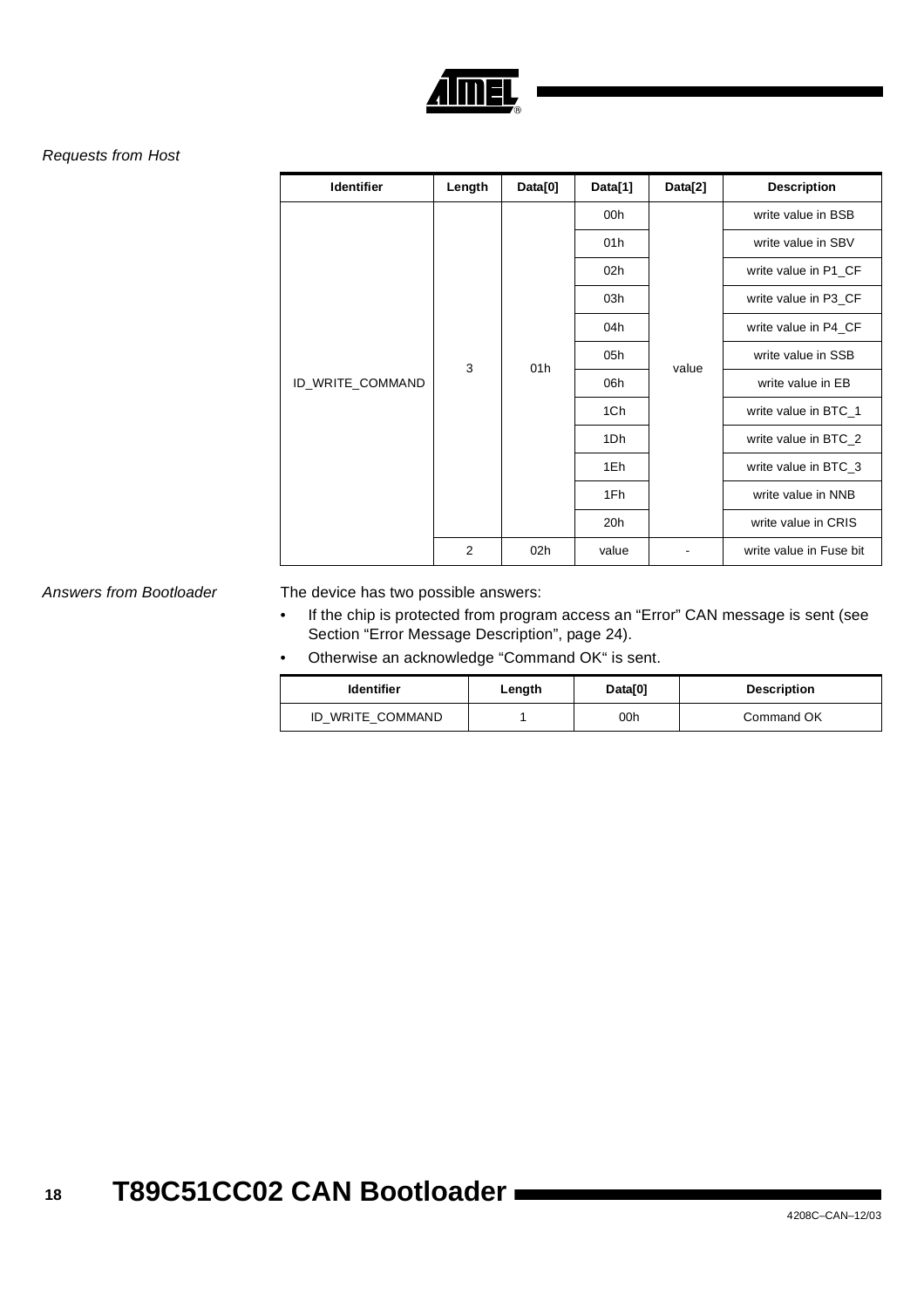### ID\_WRITE\_COMMAND Flow Description



### ID\_WRITE\_COMMAND Example

Write BSB at 88h

|                   | identifier control                   |  | data |  |
|-------------------|--------------------------------------|--|------|--|
| HOST              | Id write command 03 01 00 88         |  |      |  |
| <b>BOOTLOADER</b> | Id write command 01 00 // command ok |  |      |  |

### Write Fuse bit at Fxh

|                   | identifier control                   |       | data |  |
|-------------------|--------------------------------------|-------|------|--|
| HOST              | Id write command 02                  | 02 FO |      |  |
| <b>BOOTLOADER</b> | Id write command 01 00 // command ok |       |      |  |

### **Reading Configuration Information or Manufacturer Information**

The ID\_READ\_COMMAND flow described below allows the user to read the configuration or manufacturer information. This operation can be executed only with a device previously opened in communication.

To start the reading operation, the Host sends a "Read Command" CAN message (ID\_READ\_COMMAND) with the information selected passed in data field.

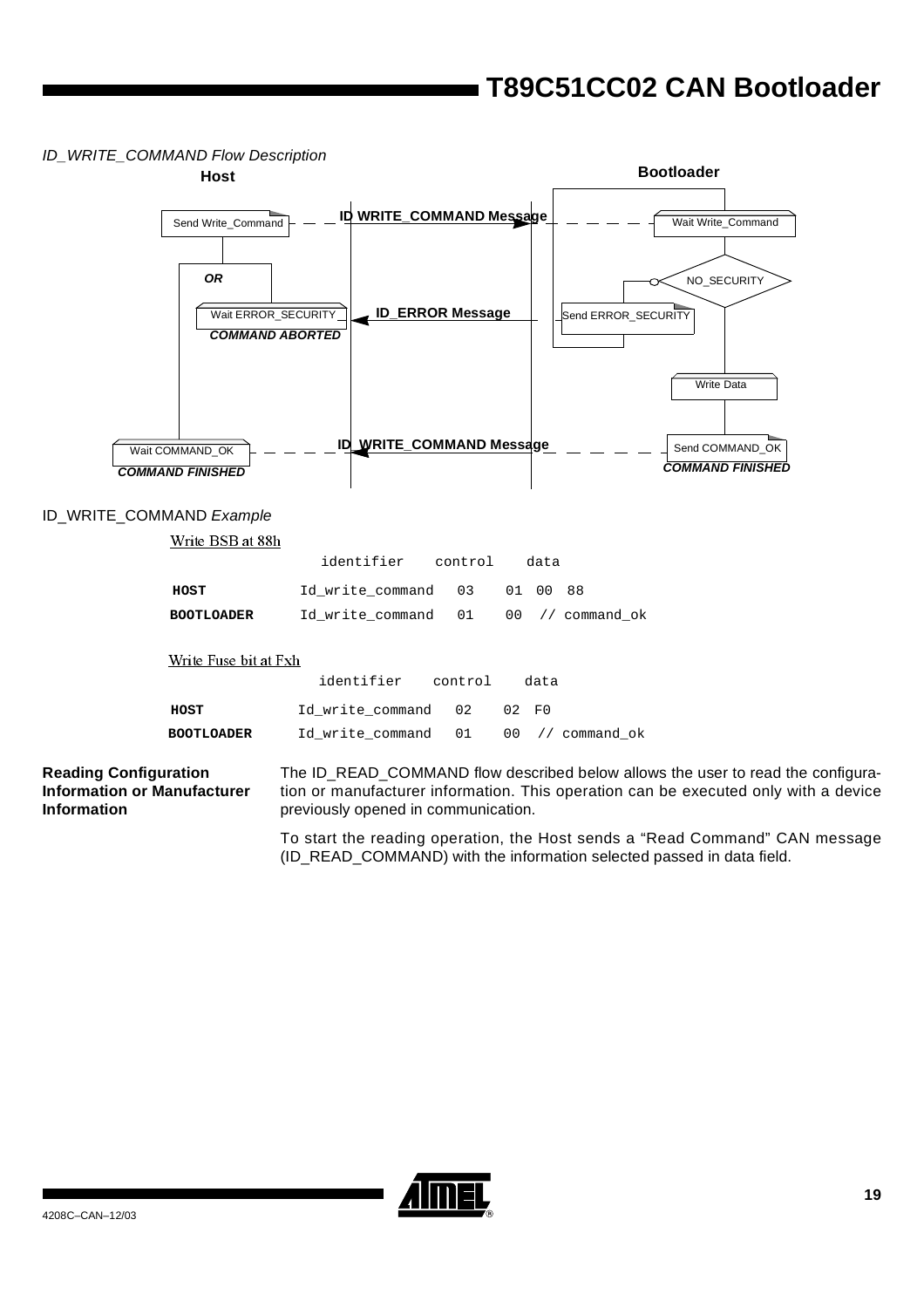

### Requests from Host

| <b>Identifier</b> | Length         | Data[0] | Data[1] | <b>Description</b>           |
|-------------------|----------------|---------|---------|------------------------------|
|                   |                | 00h     | 00h     | Read Bootloader version      |
|                   | $\overline{2}$ |         | 01h     | Read Device ID1              |
|                   |                |         | 02h     | Read Device ID2              |
|                   |                |         | 00h     | Read BSB                     |
|                   |                |         | 01h     | Read SBV                     |
|                   |                |         | 02h     | Read P1_CF                   |
|                   |                |         | 03h     | Read P3_CF                   |
|                   | $\mathbf 2$    | 01h     | 04h     | Read P4 CF                   |
|                   |                |         | 05h     | Read SSB                     |
| ID_READ_COMMAND   |                |         | 06h     | Read EB                      |
|                   |                |         | 1Ch     | Read BTC_1                   |
|                   |                |         | 1Dh     | Read BTC_2                   |
|                   |                |         | 1Eh     | Read BTC_3                   |
|                   |                |         | 1Fh     | Read NNB                     |
|                   |                |         | 20h     | <b>Read CRIS</b>             |
|                   |                |         | 30h     | Read Manufacturer Code       |
|                   |                |         | 31h     | Read Family Code             |
|                   |                |         | 60h     | <b>Read Product Name</b>     |
|                   |                |         | 61h     | <b>Read Product Revision</b> |
|                   | $\overline{c}$ | 02h     | 00h     | Read HSB (Fuse bits)         |

Answers from Bootloader The device has two possible answers:

- If the chip is protected from read access an "Error" CAN message is sent (see [Section "Error Message Description", page 24](#page-23-0)).
- Otherwise the device answers with a Read Answer CAN message (ID\_READ\_COMMAND).

| <b>Identifier</b> | Length | Data[n] |
|-------------------|--------|---------|
| ID_READ_COMMAND   |        | value   |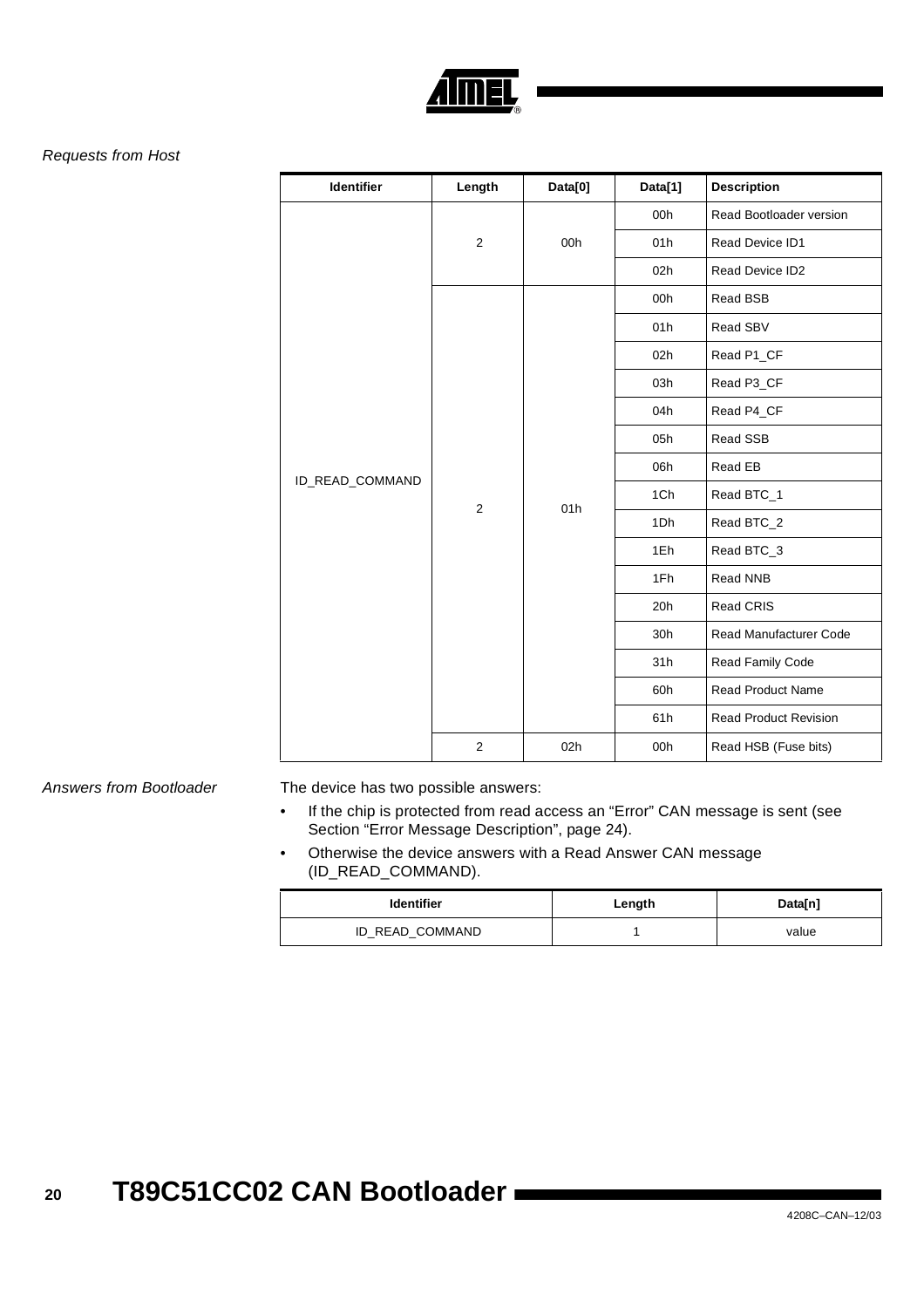Flow Description



### ID\_READ\_COMMAND Example

| Read Bootloader Version |    |                                                                                                                                                                                  |                                                  |                                                     |
|-------------------------|----|----------------------------------------------------------------------------------------------------------------------------------------------------------------------------------|--------------------------------------------------|-----------------------------------------------------|
|                         |    | data                                                                                                                                                                             |                                                  |                                                     |
|                         | 02 |                                                                                                                                                                                  |                                                  |                                                     |
|                         | 01 |                                                                                                                                                                                  |                                                  |                                                     |
|                         |    |                                                                                                                                                                                  |                                                  |                                                     |
|                         |    |                                                                                                                                                                                  |                                                  |                                                     |
|                         | 02 |                                                                                                                                                                                  |                                                  |                                                     |
|                         | 01 | F5                                                                                                                                                                               |                                                  |                                                     |
|                         |    |                                                                                                                                                                                  |                                                  |                                                     |
|                         |    |                                                                                                                                                                                  |                                                  |                                                     |
|                         | 01 | 02                                                                                                                                                                               |                                                  |                                                     |
|                         | 01 | F0                                                                                                                                                                               |                                                  |                                                     |
|                         |    | identifier control<br>Id read command<br>Id_read_command<br>identifier control<br>Id read command<br>Id read command<br>identifier control<br>Id read command<br>Id read command | 00 00<br>data<br>01 01<br>// SBV = $F5h$<br>data | 55 // Bootloader version 55h<br>// Fuse bit = $F0h$ |

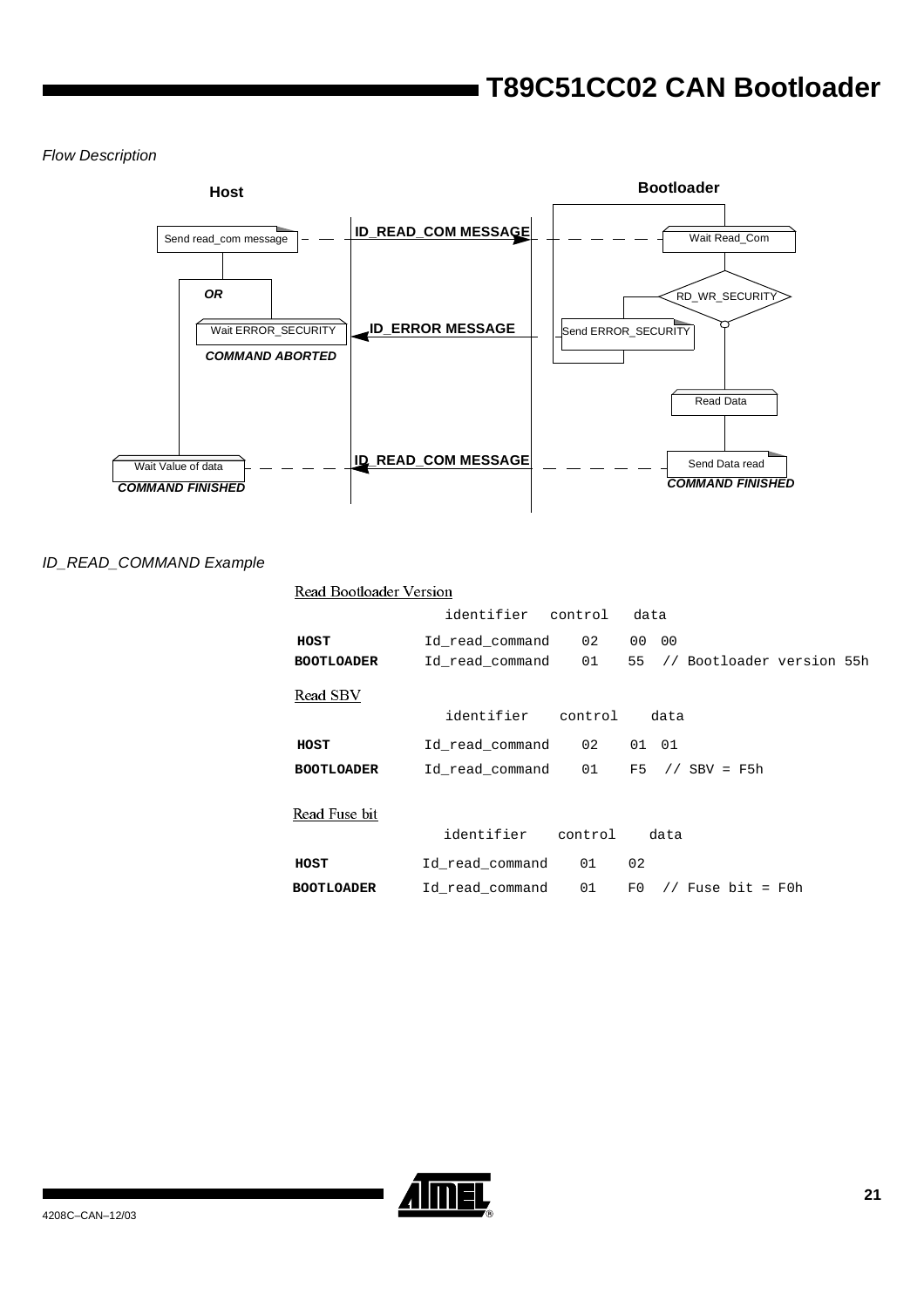

**Erasing the Flash** The ID\_WRITE\_COMMAND flow described below allows the user to erase the Flash memory.

This operation can be executed only with a device previously opened in communication.

Two modes of Flash erasing are possible:

- Full-chip erase
- **Block erase**

The Full-chip erase command erases the whole Flash (16 Kbytes) and sets some Configuration Bytes to their default values:

- $BSB = FFh$
- $SBV = FFh$
- SSB = FFh (NO\_SECURITY)

Note: Take care that the full chip erase execution takes few seconds (128 pages)

The Block erase command erases only a part of the Flash.

Two Blocks are defined in the T89C51CC02:

- block0 (from 0000h to 1FFFh)
- block1 (from 2000h to 3FFFh)

To start the erasing operation, the Host sends a "write" CAN message (ID\_WRITE\_COMMAND).

Requests from Host

| <b>Identifier</b> | Length | Data[0] | Data[1] | <b>Description</b>       |
|-------------------|--------|---------|---------|--------------------------|
|                   | っ      | 00h     | 00h     | Erase block0 (0K to 8K)  |
| ID_WRITE_COMMAND  |        |         | 20h     | Erase block1 (8K to 16K) |
|                   |        |         | FFh     | Full chip erase          |

Answers from Bootloader As the Program Configuration Information flows, the erase block command has two possible answers:

- If the chip is protected from program access an "Error" CAN message is sent (see [Section "Error Message Description", page 24](#page-23-0)).
- Otherwise an acknowledge is sent.

The full chip erase is always executed whatever the Software Security Byte value is.

On a full chip erase command an acknowledge "Command OK" is sent.

| <b>Identifier</b> | Length | data[0] | <b>Description</b> |
|-------------------|--------|---------|--------------------|
| ID WRITE COMMAND  |        | 00h     | Command OK         |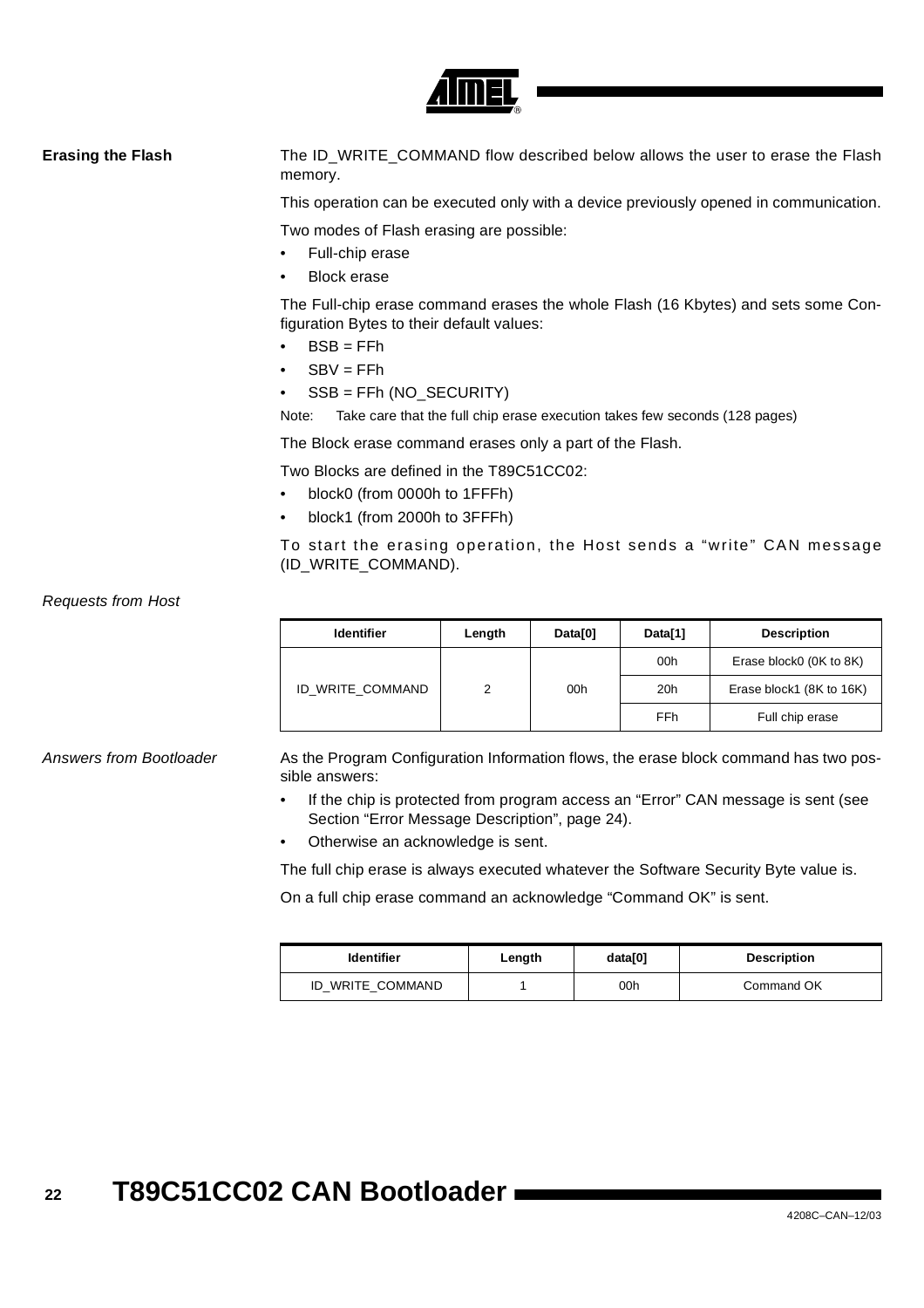### ID\_WRITE\_COMMAND Example

| Full-chip Erase |  |
|-----------------|--|
|                 |  |

|                   | identifier control data              |  |       |  |
|-------------------|--------------------------------------|--|-------|--|
| HOST              | Id write command 02                  |  | 00 FF |  |
| <b>BOOTLOADER</b> | Id write command 01 00 // command ok |  |       |  |

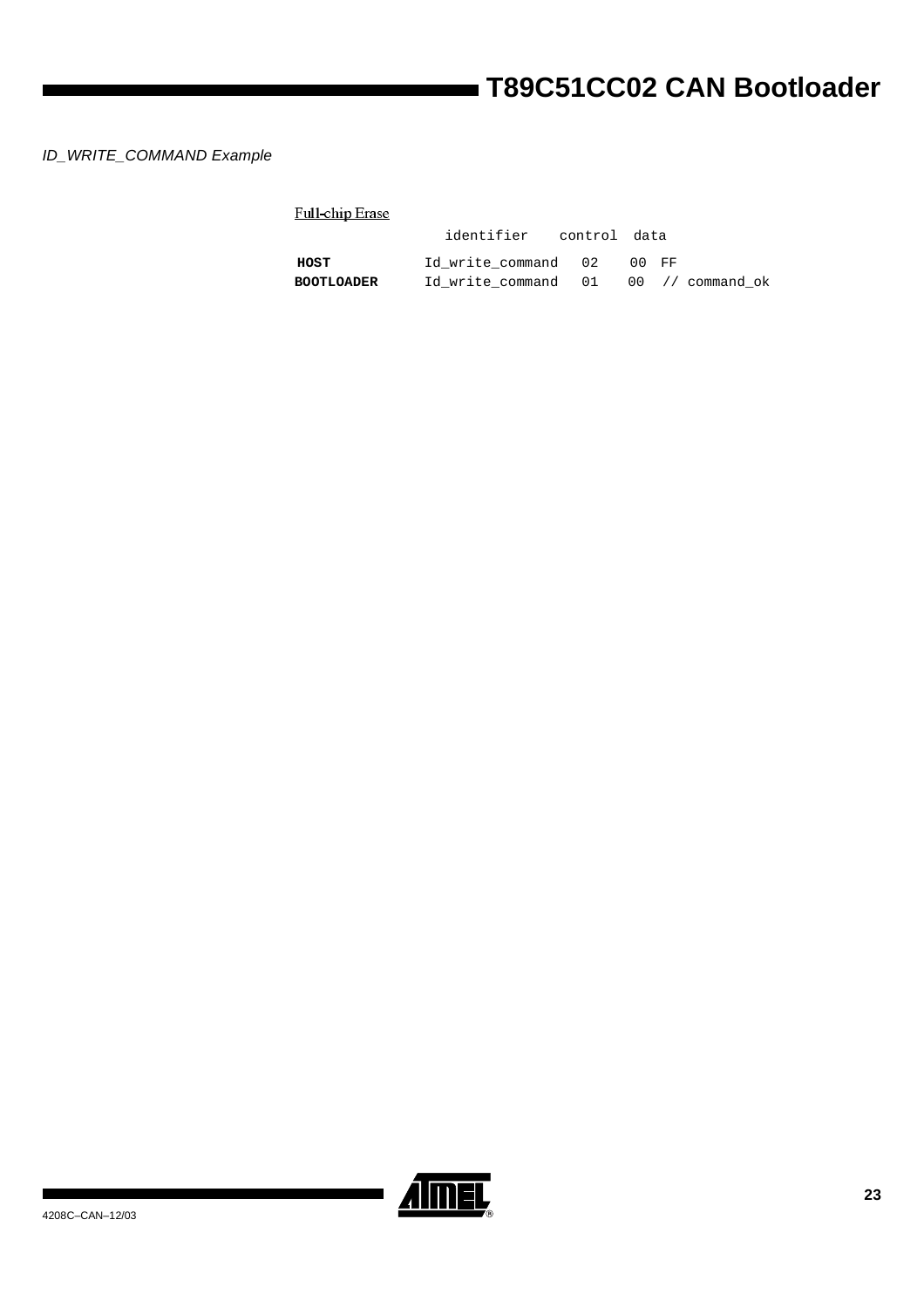

**Starting the Application** The ID\_WRITE\_COMMAND flow described below allows to start the application directly from the bootloader upon a specific command reception.

This operation can be executed only with a device previously opened in communication.

Two options are possible:

- Start the application with a reset pulse generation (using watchdog). When the device receives this command the watchdog is enabled and the bootloader enters a waiting loop until the watchdog resets the device. Take care that if an external reset chip is used the reset pulse in output may be wrong and in this case the reset sequence is not correctly executed.
- Start the application without reset A jump at the address 0000h is used to start the application without reset.

To start the application, the Host sends a "Start Application" CAN message (ID\_WRITE\_COMMAND) with the corresponding option passed in parameter.

### Requests from Host

| <b>Identifier</b> | Length | Data[0] | Data[1] | Data[2]                  | Data[3] | <b>Description</b>                                 |
|-------------------|--------|---------|---------|--------------------------|---------|----------------------------------------------------|
| ID_WRITE_COMMAND  |        |         | 00h     | $\overline{\phantom{a}}$ | -       | Start Application with a reset pulse<br>generation |
|                   | 4      | 03h     | 01h     |                          | address | Start Application with a jump at<br>"address"      |

Answer from Bootloader No answer is returned by the device.

ID\_WRITE\_COMMAND Example

**HOST** Id\_write\_command 04 03 01 00 00 **BOOTLOADER Start application** identifier control data No answer

<span id="page-23-0"></span>**Error Message Description** The error message is implemented to report when an action required is not possible.

At the moment only the security error is implemented and only the device can answer this kind of CAN message (ID\_ERROR).

| <b>Identifier</b> | Length | Data[0] | <b>Description</b>             |
|-------------------|--------|---------|--------------------------------|
| <b>ID ERROR</b>   |        | 00h     | <b>Software Security Error</b> |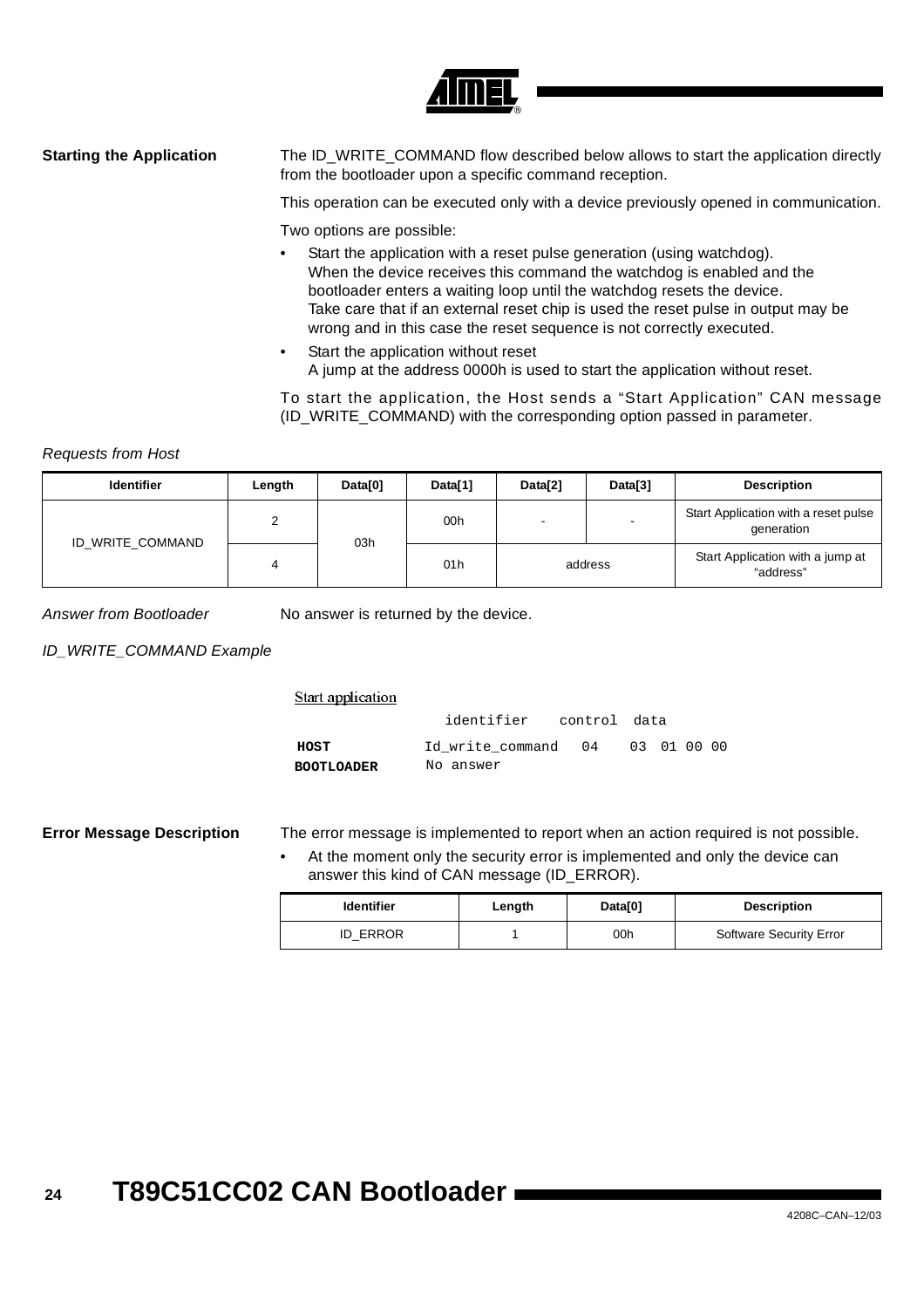<span id="page-24-1"></span><span id="page-24-0"></span>

| <b>In-Application</b><br><b>Programming/Self-</b> | The IAP allows to reprogram a microcontroller's on-chip Flash memory without remov-<br>ing it from the system and while the embedded application is running. |
|---------------------------------------------------|--------------------------------------------------------------------------------------------------------------------------------------------------------------|
| programming                                       | The user application can call some Application Programming Interface (API) routines<br>allowing IAP. These API are executed by the bootloader.               |
|                                                   | To call the corresponding API, the user must use a set of Flash_api routines which can<br>be linked with the application.                                    |
|                                                   | Example of Flash_api routines are available on the Atmel web site on the application<br>note:                                                                |
|                                                   | C Flash Drivers for the T89C51CC02CA                                                                                                                         |
|                                                   | The Flash_api routines on the package work only with the CAN bootloader.                                                                                     |
|                                                   | The Flash_api routines are listed in Appendix-B.                                                                                                             |
| <b>API Call</b>                                   |                                                                                                                                                              |
| <b>Process</b>                                    | The application selects an API by setting the 4 variables available when the Flash_api<br>library is linked to the application.                              |
|                                                   | These four variables are located in RAM at fixed address:                                                                                                    |
|                                                   | api_command: 1Ch                                                                                                                                             |
|                                                   | api_value:1Dh                                                                                                                                                |
|                                                   | api_dph: 1Eh                                                                                                                                                 |
|                                                   | api_dpl: 1Fh                                                                                                                                                 |
|                                                   | All calls are made through a common interface "USER_CALL" at the address FFF0h.                                                                              |
|                                                   | The jump at the USER_CALL must be done by LCALL instruction to be able to come-<br>back in the application.                                                  |
|                                                   | Before jump at the USER_CALL, the bit ENBOOT in AUXR1 register must be set.                                                                                  |
| <b>Constraints</b>                                | The interrupts are not disabled by the bootloader.                                                                                                           |
|                                                   | Interrupts must be disabled by user prior to jump to the USER_CALL, then re-enabled<br>when returning.                                                       |
|                                                   | Interrupts must also be disabled before accessing EEPROM data then re-enabled after.                                                                         |
|                                                   | The user must take care of hardware watchdog before launching a Flash operation.                                                                             |
|                                                   | For more information regarding the Flash writing time see the T89C51CC02 datasheet.                                                                          |

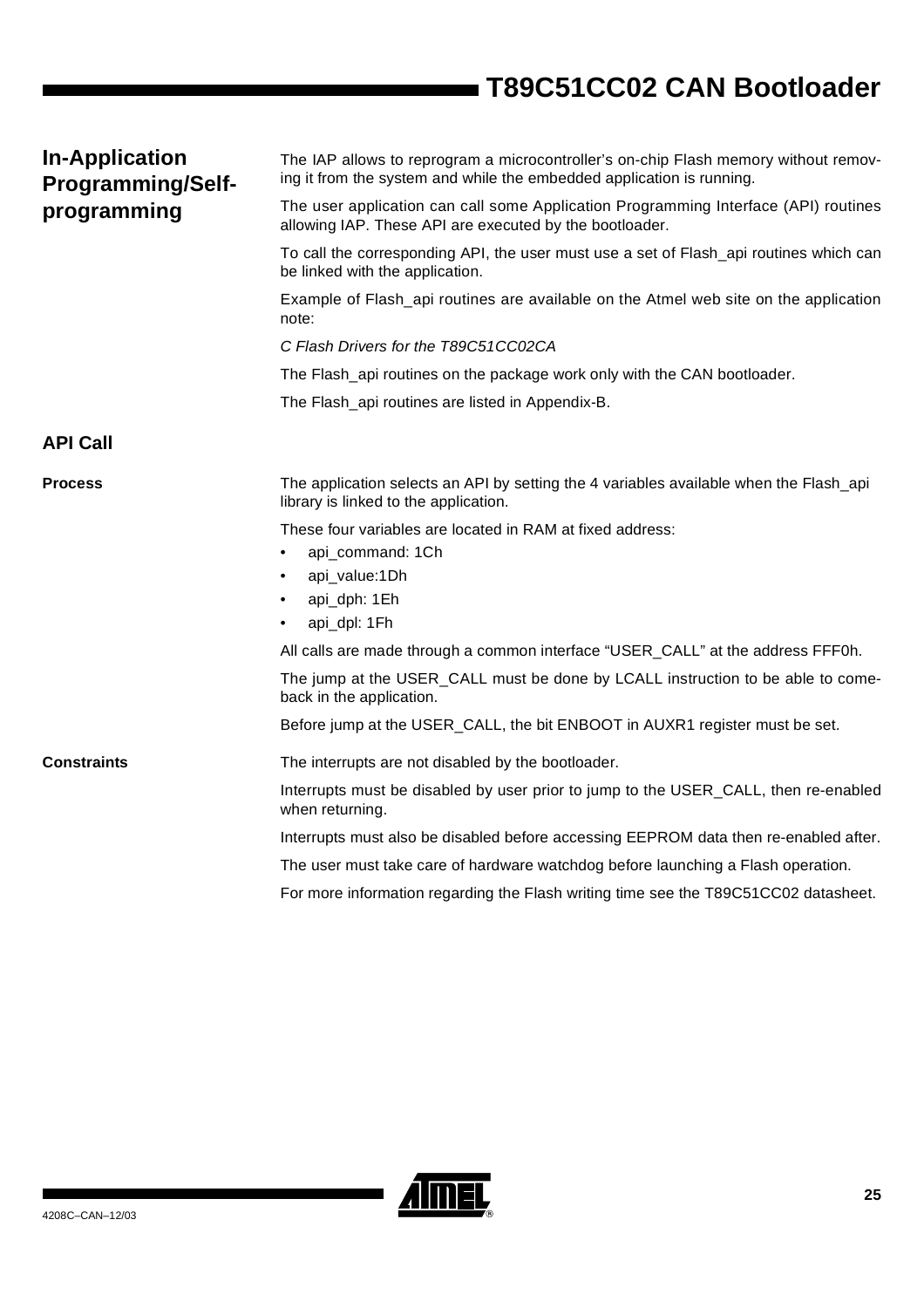

<span id="page-25-0"></span>**API Commands** Several types of APIs are available:

- Read/Program Flash and EEPROM Data memory
- Read Configuration and Manufacturer Information
- Program Configuration Information
- Erase Flash
- Start Bootloader

**Read/Program Flash and EEPROM Data Memory** All routines to access EEPROM Data are managed directly from the application without using bootloader resources.

The bootloader is not used to read the Flash memory.

For more details on these routines see the T89C51CC02 datasheet sections "Program/Code Memory" and "EEPROM Data Memory".

Two routines are available to program the Flash:

- \_\_api\_wr\_code\_byte
- \_\_api\_wr\_code\_page
- The application program loads the column latches of the Flash then calls the \_\_api\_wr\_code\_byte or \_\_api\_wr\_code\_page see datasheet in section "Program/Code Memory".
- Parameter Settings

| API name                                 | api_command | api_dph                  | api_dpl | api_value |
|------------------------------------------|-------------|--------------------------|---------|-----------|
| __api_wr_code_byte<br>__api_wr_code_page | 0Dh         | $\overline{\phantom{a}}$ | ۰       | -         |

Instruction: LCALL FFF0h.

Note: No special resources are used by the bootloader during this operation

### • Parameter Settings

### **Read Configuration and Manufacturer Information**

| API_name            | api_command | api_dph | api_dpl | api_value                 |
|---------------------|-------------|---------|---------|---------------------------|
| _api_rd_HSB         | 08h         |         | 00h     | return HSB                |
| _api_rd_BSB         | 05h         |         | 00h     | return BSB                |
| _api_rd_SBV         | 05h         |         | 01h     | return SBV                |
| __api_rd_SSB        | 05h         |         | 05h     | return SSB                |
| __api_rd_EB         | 05h         |         | 06h     | return EB                 |
| _api_rd_CANBTC1     | 05h         |         | 1Ch     | return CANBTC1            |
| api_rd_CANBTC2      | 05h         |         | 1Dh     | return CANBTC2            |
| _api_rd_CANBTC3     | 05h         |         | 1Eh     | return CANBTC3            |
| _api_rd_NNB         | 05h         |         | 1Fh     | return NNB                |
| _api_rd_CRIS        | 05h         |         | 20h     | return CRIS               |
| api_rd_manufacturer | 05h         |         | 30h     | return<br>manufacturer id |
| _api_rd_device_id1  | 05h         |         | 31h     | return id1                |

### **26 T89C51CC02 CAN Bootloader**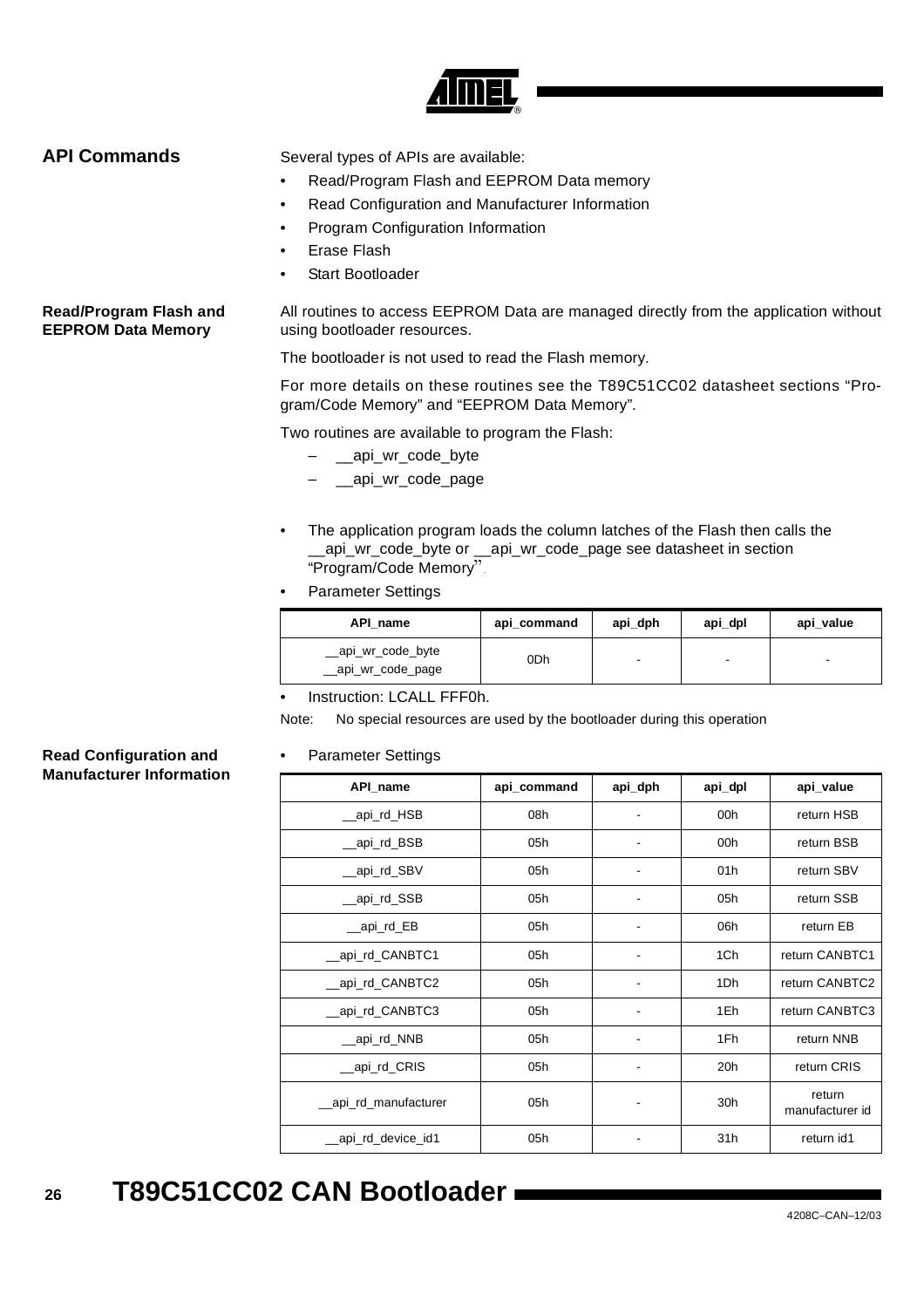| API name                   | api_command | api_dph                  | api_dpl | api_value    |
|----------------------------|-------------|--------------------------|---------|--------------|
| __api_rd_device_id2        | 05h         | $\overline{\phantom{a}}$ | 60h     | return id2   |
| __api_rd_device_id3        | 05h         | ۰                        | 61h     | return id3   |
| _api_rd_bootloader_version | 0Eh         | ۰                        | 00h     | return value |

Instruction: LCALL FFF0h.

• At the complete API execution by the bootloader, the value to read is in the api\_value variable.

Note: No special resources are used by the bootloader during this operation

### **Program Configuration Information**

### • Parameter Settings

| API name         | api_command | api_dph | api_dpl         | api_value          |
|------------------|-------------|---------|-----------------|--------------------|
| __api_clr_X2     | 07h         |         |                 | (HSB & 7Fh)<br>80h |
| __api_set_X2     | 07h         |         |                 | HSB & 7Fh          |
| __api_wr_BSB     | 04h         |         | 00h             | value to write     |
| __api_wr_SBV     | 04h         |         | 01 <sub>h</sub> | value to write     |
| __api_wr_SSB     | 04h         |         | 05h             | value to write     |
| __api_wr_EB      | 04h         |         | 06h             | value to write     |
| __api_wr_CANBTC1 | 04h         |         | 1Ch             | value to write     |
| __api_wr_CANBTC2 | 04h         |         | 1Dh             | value to write     |
| api_wr_CANBTC3   | 04h         |         | 1Eh             | value to write     |
| _api_wr_NNB      | 04h         |         | 1Fh             | value to write     |
| _api_wr_CRIS     | 04h         |         | 20h             | value to write     |

Instruction: LCALL FFF0h.

Note: 1. See in the T89C51CC02 datasheet the time required for a write operation.

2. No special resources are used by the bootloader during these operations.

<span id="page-26-0"></span>**Erasing Flash** The T89C51CC02 Flash memory is divided in two blocks of 8K Bytes:

- Block 0: from address 0000h to 1FFFh
- Block 1: from address 2000h to 3FFFh

These two blocks contain 64 pages.

• Parameter Settings

| API name           | api_command | api_dph         | api_dpl | api_value |
|--------------------|-------------|-----------------|---------|-----------|
| __api_erase_block0 | 00h         | 00h             | ۰       | -         |
| __api_erase_block1 | 00h         | 20 <sub>h</sub> | -       |           |

• Instruction: LCALL FFF0h.

- Note: 1. See the T89C51CC02 datasheet for the time that a write operation takes and this time must multiply by 64 (number of page).
	- 2. No special resources are used by the bootloader during these operations

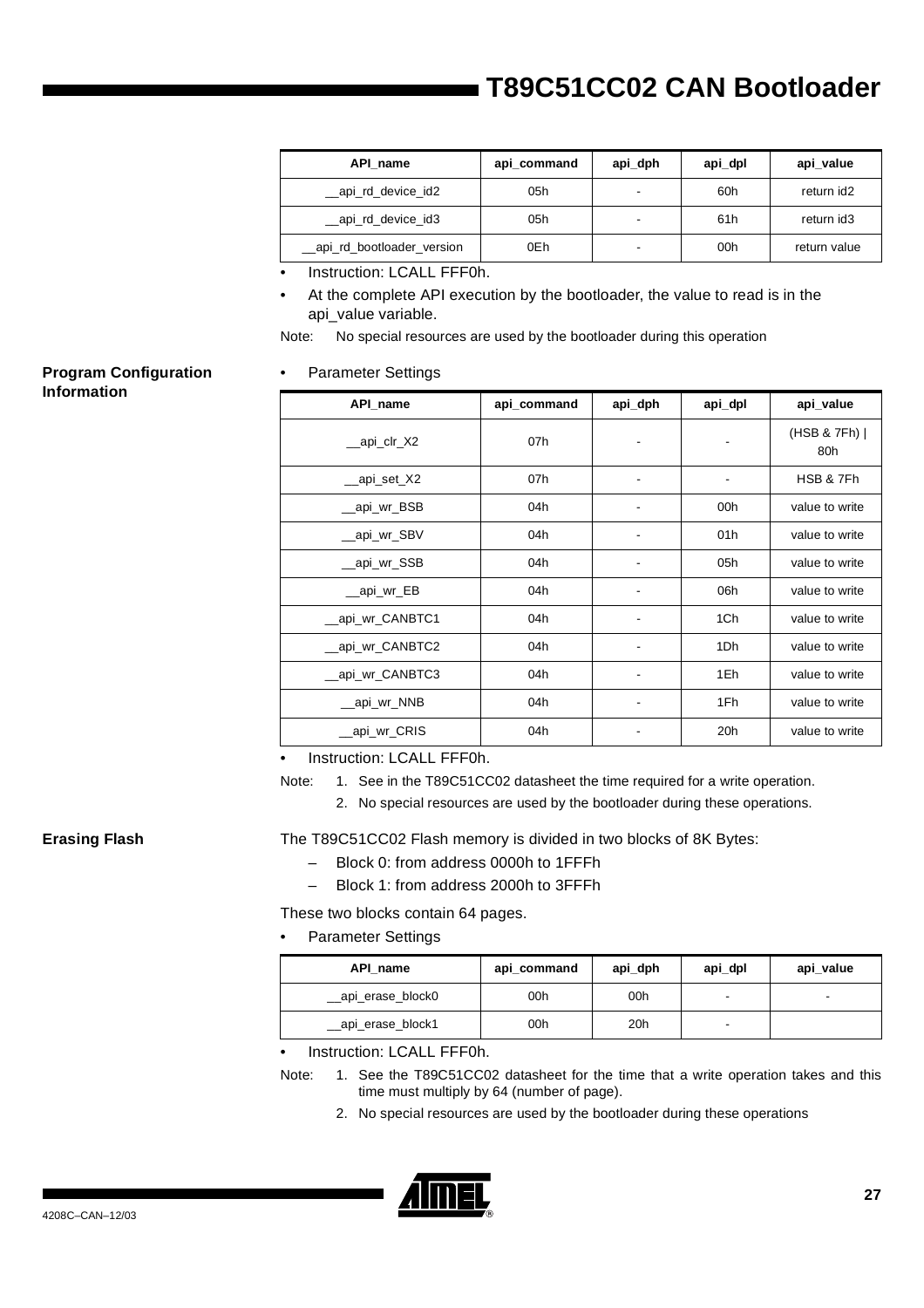

**Starting the Bootloader** There are two start bootloader routines possible:

- 1. This routine allows to start at the beginning of the bootloader or after a reset. After calling this routine the regular boot process is performed and the communication must be opened before any action.
- No special parameter setting
- Set bit ENBOOT in AUXR1 register
- Instruction: LJUMP or LCALL at address F800h
- 2. This routine allows to start the bootloader with the CAN bit configuration of the application and start with the state 'Communication Open'. That means the bootloader will return the message 'ID\_SELECT\_NODE' with the field com port open.
- No special parameter setting
- Set bit ENBOOT in AUXR1 register
- Instruction: LJUMP or LCALL at address FF00h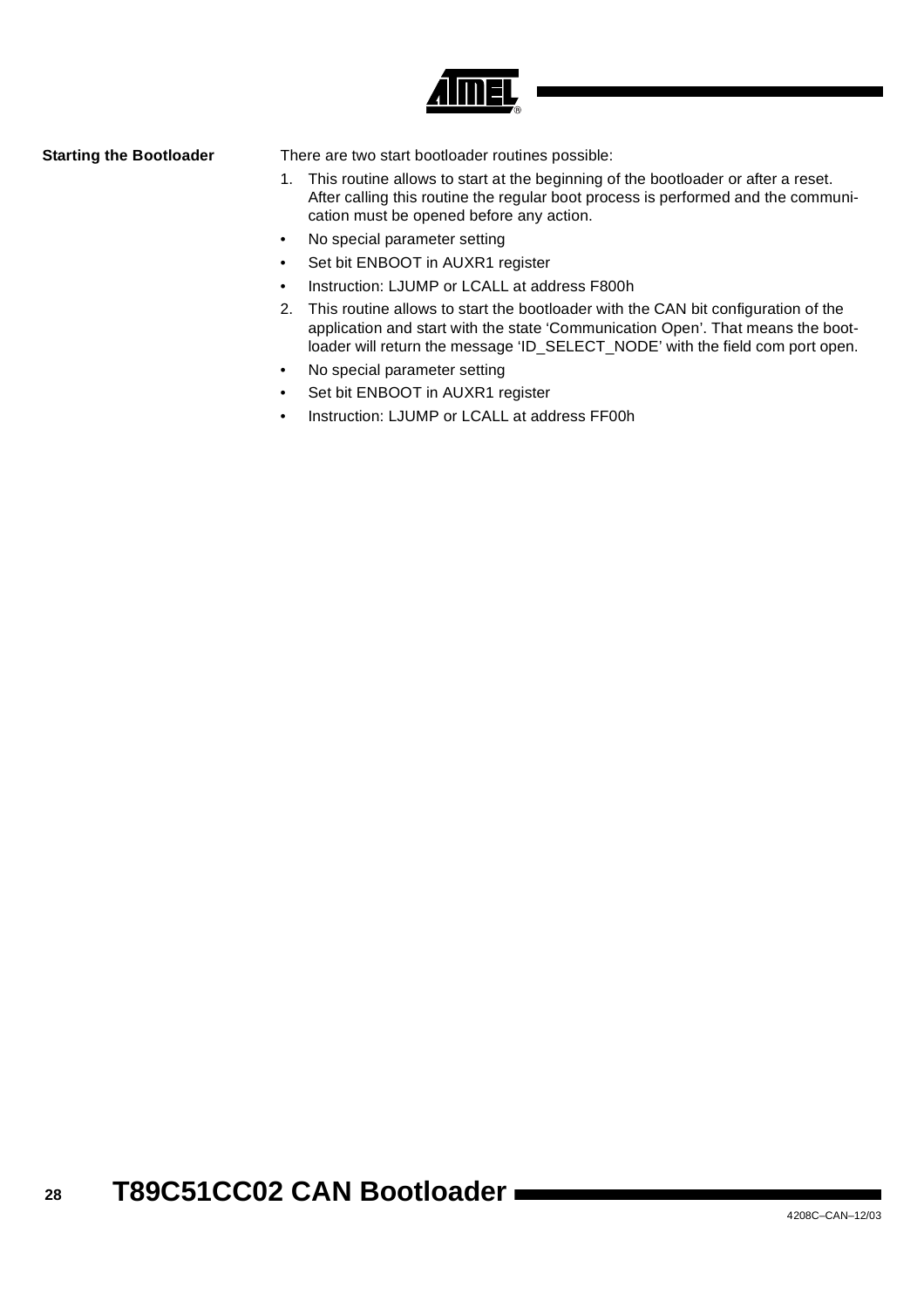## <span id="page-28-0"></span>**Appendix-A**

**Table 1.** Summary of Frames from Host

| Identifier                   | Length         | Data[0]  | Data[1]       | Data[2]                  | Data[3]        | Data[4]        | <b>Description</b>                       |
|------------------------------|----------------|----------|---------------|--------------------------|----------------|----------------|------------------------------------------|
| ID_SELECT_NODE<br>(CRIS:0h)  | $\mathbf{1}$   | num node |               |                          |                |                | Open/Close communication                 |
| ID_PROG_START                |                | 00h      | start_address |                          |                |                | Init Flash programming                   |
| (CRIS:1h)                    | 5              | 01h      |               |                          |                | end_address    | Init EEPROM programming                  |
| ID_PROG_DATA<br>(CRIS:2h)    | n              |          |               | data[0:8]                |                |                | Data to program                          |
|                              |                | 00h      |               |                          |                |                | Display Flash Data                       |
| ID_DISPLAY_DATA<br>(CRIS:3h) | 5              | 01h      |               | start_address            |                | end_address    | <b>Blank Check in Flash</b>              |
|                              |                | 02h      |               |                          |                |                | Display EEPROM Data                      |
|                              |                |          | 00h           | $\overline{\phantom{a}}$ | $\Box$         | $\frac{1}{2}$  | Erase block0 (0K to 8K)                  |
|                              | $\overline{2}$ | 00h      | 20h           | $\overline{\phantom{a}}$ | $\overline{a}$ | $\overline{a}$ | Erase block1 (8K to 16K)                 |
|                              |                |          | FFh           | $\omega$                 | $\blacksquare$ | $\overline{a}$ | Full chip Erase                          |
|                              |                |          | 00h           |                          | $\blacksquare$ | ÷,             | Write value in BSB                       |
|                              |                |          | 01h           |                          | $\blacksquare$ | $\overline{a}$ | Write value in SBV                       |
|                              |                |          | 02h           |                          | $\blacksquare$ | ä,             | Write P1_CF                              |
|                              |                |          | 03h           |                          | $\blacksquare$ | $\overline{a}$ | Write P3_CF                              |
|                              |                |          | 04h           |                          | $\blacksquare$ | $\overline{a}$ | Write P4_CF                              |
| ID_WRITE_COMMAND             |                | 01h      | 05h           |                          | $\blacksquare$ | $\overline{a}$ | Write value in SSB                       |
| (CRIS:4h)                    | 3              |          | 06h           | value                    | $\blacksquare$ | ÷,             | Write value in EB                        |
|                              |                |          | 1Ch           |                          | $\blacksquare$ | $\overline{a}$ | Write BTC_1                              |
|                              |                |          | 1Dh           |                          | $\blacksquare$ | $\overline{a}$ | Write BTC_2                              |
|                              |                |          | 1Eh           |                          | $\blacksquare$ | ÷,             | Write BTC_3                              |
|                              |                |          | 1Fh           |                          | $\blacksquare$ | $\overline{a}$ | Write NNB                                |
|                              |                |          | 20h           |                          | $\blacksquare$ | $\overline{a}$ | <b>Write CRIS</b>                        |
|                              | $\mathsf 3$    | 02h      | 00h           | value                    | $\blacksquare$ | $\frac{1}{2}$  | Write value in Fuse (HWB)                |
|                              | $\overline{c}$ | 03h      | 00h           | $\blacksquare$           |                |                | Start Application with Hardware<br>Reset |
|                              | 4              |          | 01h           |                          | address        |                | Start Application by LJMP address        |



▊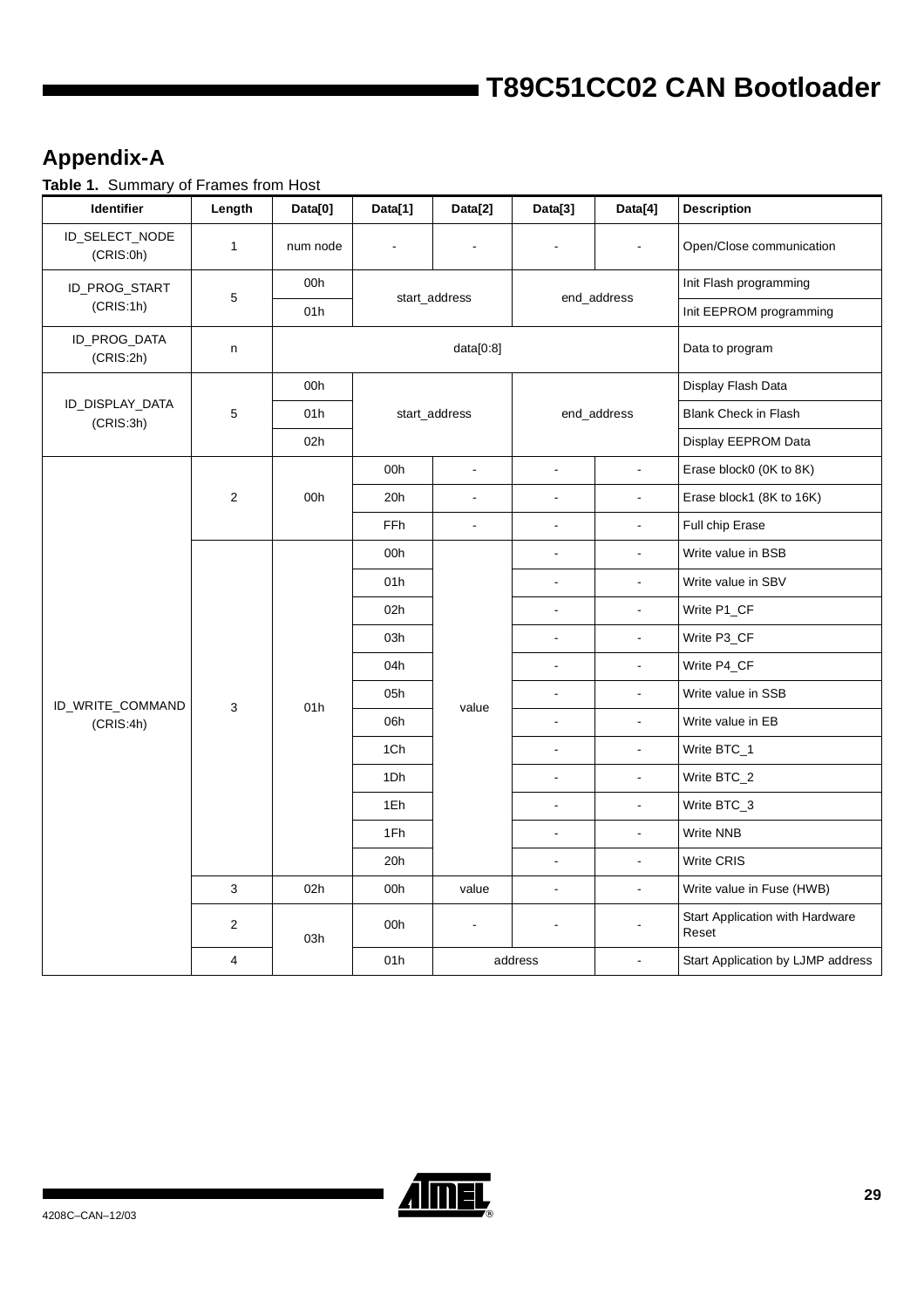

**Table 1.** Summary of Frames from Host (Continued)

| Identifier      | Length         | Data[0] | Data[1] | Data[2]        | Data[3]                  | Data[4]        | <b>Description</b>             |
|-----------------|----------------|---------|---------|----------------|--------------------------|----------------|--------------------------------|
|                 |                |         | 00h     | $\overline{a}$ | $\overline{\phantom{a}}$ | $\overline{a}$ | <b>Read Bootloader Version</b> |
|                 | $\overline{2}$ | 00h     | 01h     | $\blacksquare$ | $\blacksquare$           | $\blacksquare$ | Read Device ID1                |
|                 |                |         | 02h     | $\blacksquare$ | $\blacksquare$           | $\blacksquare$ | Read Device ID2                |
|                 |                |         | 00h     | $\blacksquare$ | $\blacksquare$           | $\blacksquare$ | Read BSB                       |
|                 |                |         | 01h     | $\blacksquare$ | $\blacksquare$           | $\blacksquare$ | Read SBV                       |
|                 |                |         | 02h     | $\blacksquare$ | $\blacksquare$           | $\blacksquare$ | Read P1_CF                     |
|                 |                |         | 03h     | $\blacksquare$ | $\blacksquare$           | $\blacksquare$ | Read P3_CF                     |
|                 | $\overline{c}$ | 01h     | 04h     | $\blacksquare$ | $\blacksquare$           | $\blacksquare$ | Read P4_CF                     |
|                 |                |         | 05h     | $\blacksquare$ | $\blacksquare$           | $\blacksquare$ | Read SSB                       |
| ID_READ_COMMAND |                |         | 06h     | $\blacksquare$ | $\blacksquare$           | $\blacksquare$ | Read EB                        |
| (CRIS:5h)       |                |         | 30h     | $\blacksquare$ | $\blacksquare$           | $\blacksquare$ | Read Manufacturer Code         |
|                 |                |         | 31h     | $\blacksquare$ | $\blacksquare$           | $\blacksquare$ | Read Family Code               |
|                 |                |         | 60h     | $\blacksquare$ | $\blacksquare$           | $\blacksquare$ | Read Product Name              |
|                 |                |         | 61h     | $\blacksquare$ | $\blacksquare$           | $\blacksquare$ | <b>Read Product Revision</b>   |
|                 |                |         | 1Ch     | $\blacksquare$ | $\blacksquare$           | $\blacksquare$ | Read BTC_1                     |
|                 |                |         | 1Dh     | $\blacksquare$ | $\blacksquare$           | $\blacksquare$ | Read BTC_2                     |
|                 |                |         | 1Eh     | $\blacksquare$ | $\blacksquare$           | $\blacksquare$ | Read BTC_3                     |
|                 |                |         | 1Fh     | $\blacksquare$ | $\blacksquare$           | $\blacksquare$ | Read NNB                       |
|                 |                |         | 20h     | $\blacksquare$ | $\blacksquare$           | $\blacksquare$ | Read CRIS                      |
|                 | $\overline{2}$ | 02h     | 00h     | $\blacksquare$ | $\blacksquare$           | $\blacksquare$ | Read HSB                       |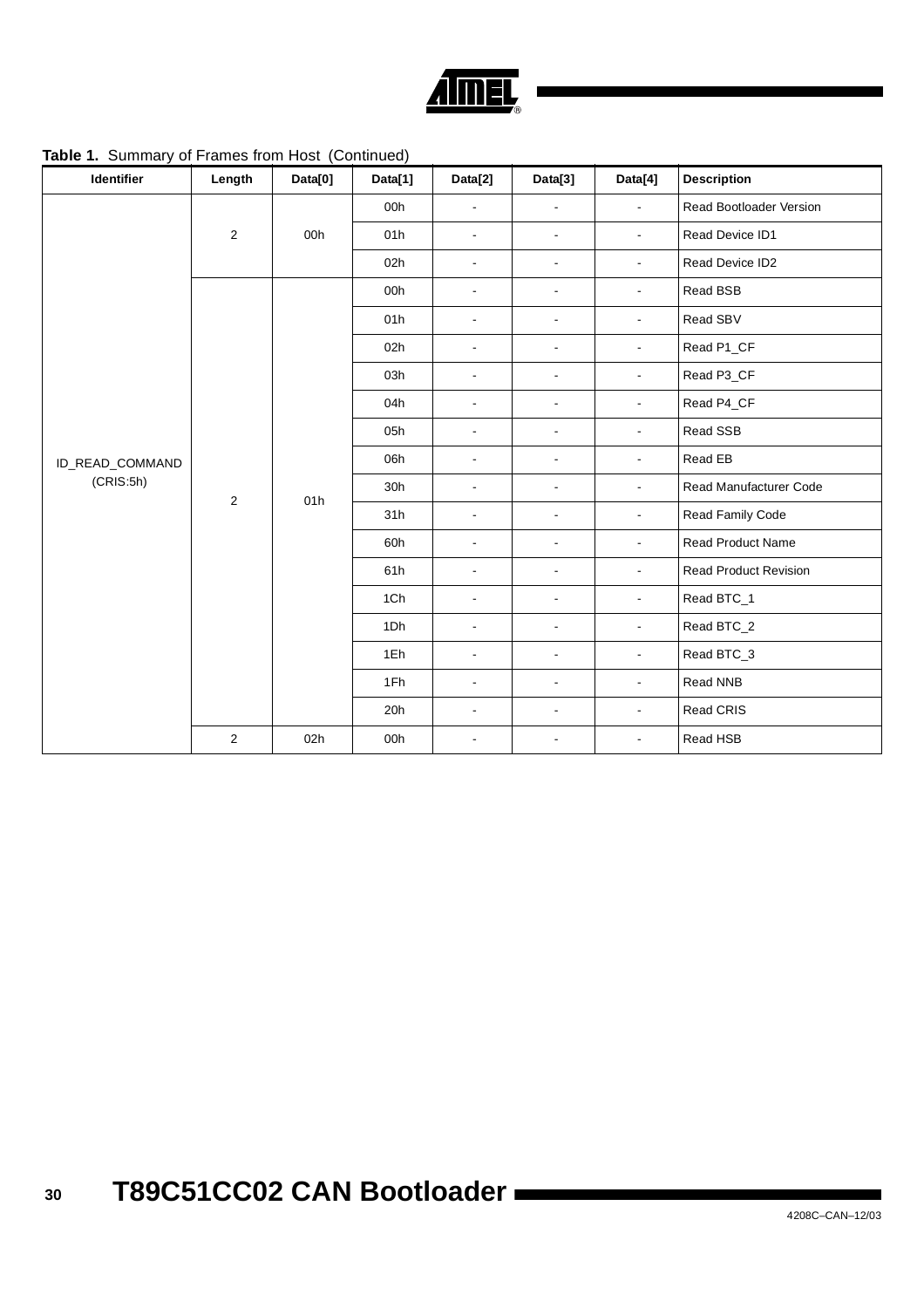| <b>Identifier</b>             | Length         | Data[0]        | Data[1]                  | Data[2]                  | Data[3]                  | Data[4]                  | <b>Description</b>      |
|-------------------------------|----------------|----------------|--------------------------|--------------------------|--------------------------|--------------------------|-------------------------|
| ID_SELECT_NODE                | $\overline{2}$ | <b>Boot</b>    | 00h                      |                          | $\blacksquare$           | $\overline{\phantom{a}}$ | Communication close     |
| (CRIS:0h)                     |                | version        | 01h                      |                          | $\blacksquare$           |                          | Communication open      |
| ID_PROG_START<br>(CIRS:1h)    | 0              | $\blacksquare$ | $\overline{\phantom{a}}$ | $\overline{\phantom{a}}$ | $\blacksquare$           |                          | Command OK              |
|                               |                | 00h            | $\blacksquare$           | $\sim$                   | $\blacksquare$           | $\blacksquare$           | Command OK              |
| ID_PROG_DATA<br>(CRIS:2h)     | 1              | 01h            | $\overline{\phantom{a}}$ |                          | $\overline{\phantom{a}}$ |                          | Command fail            |
|                               |                | 02h            |                          | $\overline{a}$           | $\overline{\phantom{a}}$ | $\overline{\phantom{a}}$ | <b>Command New Data</b> |
|                               | n              |                | n data ( $n = 0$ to 8)   | Data read                |                          |                          |                         |
| ID_DISPLAY_DATA<br>(CRIS:3h)  | $\mathbf 0$    |                |                          |                          | $\overline{\phantom{a}}$ |                          | <b>Blank Check OK</b>   |
|                               | 2              |                | first address not blank  | $\overline{\phantom{a}}$ | $\blacksquare$           | $\overline{\phantom{a}}$ | <b>Blank Check fail</b> |
| ID_WRITE_COMMAND<br>(CIRS:4h) | 1              | 00h            |                          | $\overline{\phantom{a}}$ |                          |                          | Command OK              |
| ID_READ_COMMAND<br>(CRIS:5h)  | 1              | Value          |                          |                          |                          |                          | <b>Read Value</b>       |
| ID_ERROR<br>(CRIS:6h)         | 1              | 00h            |                          |                          |                          |                          | Software Security Error |

### **Table 2.** Summary of Frames from Target (Bootloader)

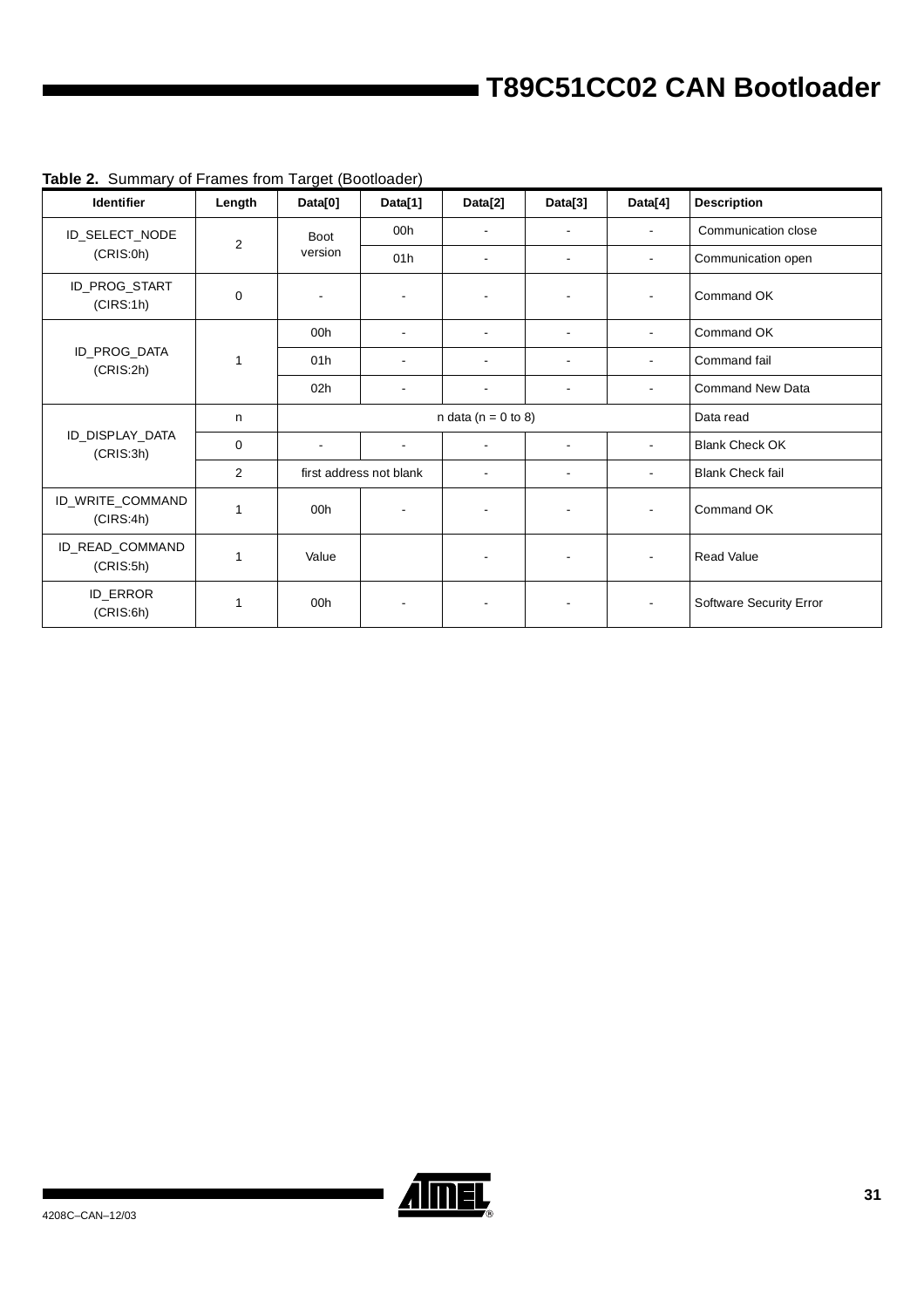

## <span id="page-31-0"></span>**Appendix-B**

**Table 3.** API Summary

| <b>Function Name</b>       | <b>Bootloader</b><br><b>Execution</b> | api_command     | api_dph        | api_dpl        | api_value                |
|----------------------------|---------------------------------------|-----------------|----------------|----------------|--------------------------|
| _api_rd_code_byte          | no                                    |                 |                |                |                          |
| _api_wr_code_byte          | yes                                   | 0Dh             | $\blacksquare$ | $\blacksquare$ | $\blacksquare$           |
| api_wr_code_page           | yes                                   | 0 <sub>Dh</sub> | $\blacksquare$ | $\blacksquare$ | $\overline{\phantom{a}}$ |
| _api_erase_block0          | yes                                   | 00h             | 00h            | 00h            | $\overline{a}$           |
| _api_erase_block1          | yes                                   | 00h             | 20h            | 00h            | $\blacksquare$           |
| _api_rd_HSB                | yes                                   | 08h             | $\Box$         | 00h            | return value             |
| _api_clr_X2                | yes                                   | 07h             | $\blacksquare$ | $\blacksquare$ | (HSB & 7Fh)   80h        |
| _api_set_X2                | yes                                   | 07h             | $\blacksquare$ | $\blacksquare$ | HSB & 7Fh                |
| _api_rd_BSB                | yes                                   | 05h             | $\blacksquare$ | 00h            | return value             |
| _api_wr_BSB                | yes                                   | 04h             | $\blacksquare$ | 00h            | value                    |
| _api_rd_SBV                | yes                                   | 05h             | $\blacksquare$ | 01h            | return value             |
| _api_wr_SBV                | yes                                   | 04h             | $\blacksquare$ | 01h            | value                    |
| _api_erase_SBV             | yes                                   | 04h             | $\overline{a}$ | 01h            | <b>FFh</b>               |
| api_rd_SSB                 | yes                                   | 05h             | $\blacksquare$ | 05h            | return value             |
| _api_wr_SSB                | yes                                   | 04h             | $\blacksquare$ | 05h            | value                    |
| _api_rd_EB                 | yes                                   | 05h             | $\overline{a}$ | 06h            | return value             |
| _api_wr_EB                 | yes                                   | 04h             | $\blacksquare$ | 06h            | value                    |
| _api_rd_CANBTC1            | yes                                   | 05h             | $\blacksquare$ | 1Ch            | return value             |
| _api_wr_CANBTC1            | yes                                   | 04h             | ä,             | 1Ch            | value                    |
| _api_rd_CANBTC2            | yes                                   | 05h             | $\blacksquare$ | 1Dh            | return value             |
| _api_wr_CANBTC2            | yes                                   | 04h             | $\blacksquare$ | 1Dh            | value                    |
| _api_rd_CANBTC3            | yes                                   | 05h             | $\blacksquare$ | 1Eh            | return value             |
| _api_wr_CANBTC3            | yes                                   | 04h             | $\overline{a}$ | 1Eh            | value                    |
| _api_rd_NNB                | yes                                   | 05h             |                | 1Fh            | return value             |
| _api_wr_NNB                | yes                                   | 04h             | L.             | 1Fh            | value                    |
| _api_rd_CRIS               | yes                                   | 05h             | $\Box$         | 20h            | return value             |
| _api_wr_CRIS               | yes                                   | 04h             | $\blacksquare$ | 20h            | value                    |
| _api_rd_manufacturer       | yes                                   | 05h             | ÷,             | 30h            | return value             |
| _api_rd_device_id1         | yes                                   | 05h             | $\Box$         | 31h            | return value             |
| _api_rd_device_id2         | yes                                   | 05h             | $\blacksquare$ | 60h            | return value             |
| _api_rd_device_id3         | yes                                   | 05h             | $\blacksquare$ | 61h            | return value             |
| _api_rd_bootloader_version | yes                                   | 0Eh             | $\blacksquare$ | 00h            | return value             |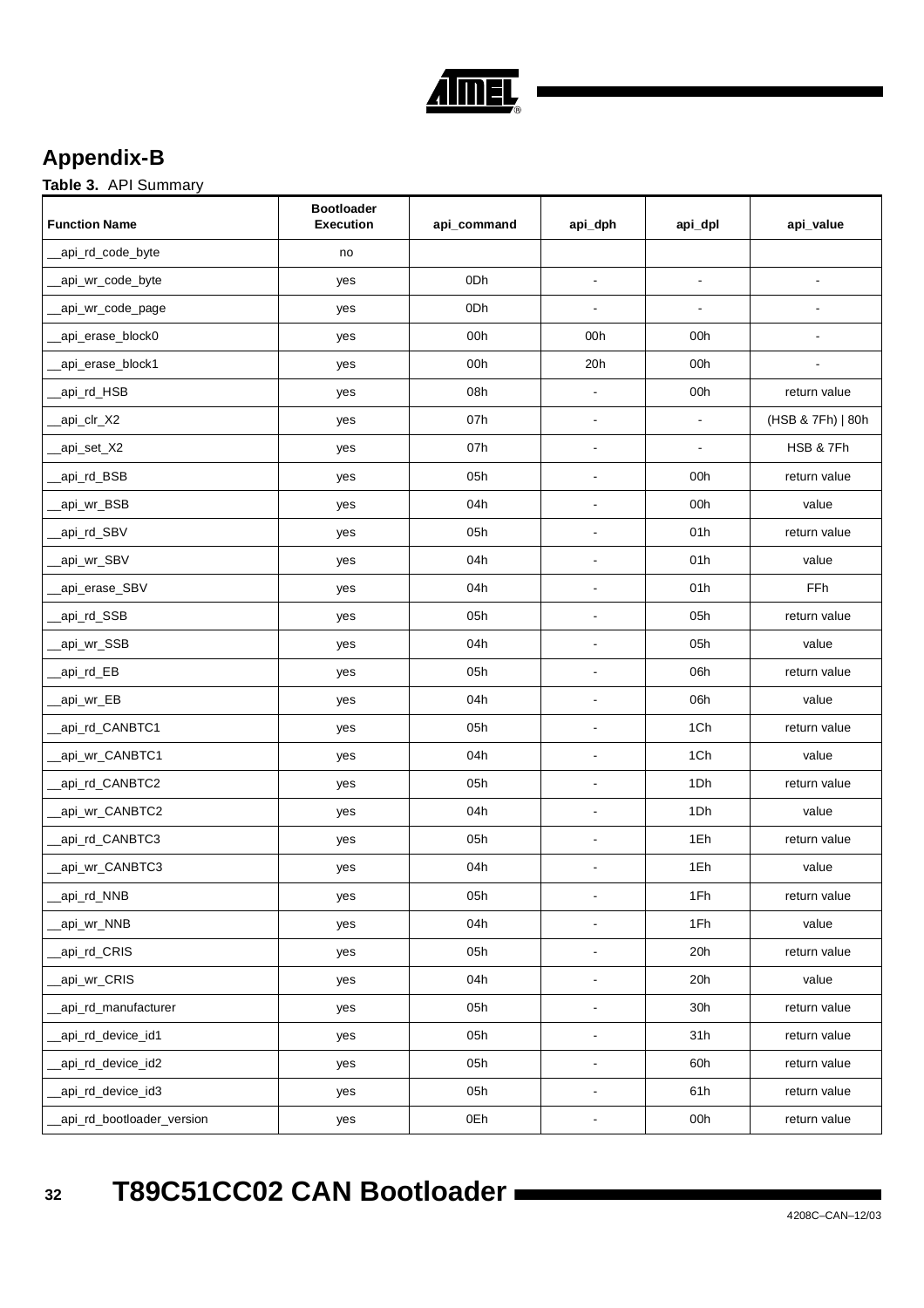### **Table 3.** API Summary (Continued)

| <b>Function Name</b>  | <b>Bootloader</b><br><b>Execution</b> | api_command              | api_dph                  | api_dpl                  | api_value |
|-----------------------|---------------------------------------|--------------------------|--------------------------|--------------------------|-----------|
| __api_eeprom_busy     | no                                    | $\sim$                   | $\sim$                   | $\overline{\phantom{a}}$ |           |
| _api_rd_eeprom_byte   | no                                    | $\sim$                   | $\sim$                   | $\sim$                   |           |
| _api_wr_eeprom_byte   | no                                    |                          | $\overline{\phantom{a}}$ | $\overline{\phantom{a}}$ |           |
| _api_start_bootloader | no                                    | $\overline{\phantom{a}}$ | $\blacksquare$           | $\overline{\phantom{a}}$ |           |
| _api_start_isp        | no                                    | $\overline{\phantom{a}}$ | $\overline{\phantom{a}}$ | $\overline{\phantom{a}}$ |           |

## <span id="page-32-0"></span>**Datasheet Change Log**

<span id="page-32-1"></span>**Changes from 4208B - 04/03 to 42108C - 12/03** 1. Clarified explanation regarding full chip erase. See ["Erasing Flash" on page 27](#page-26-0).

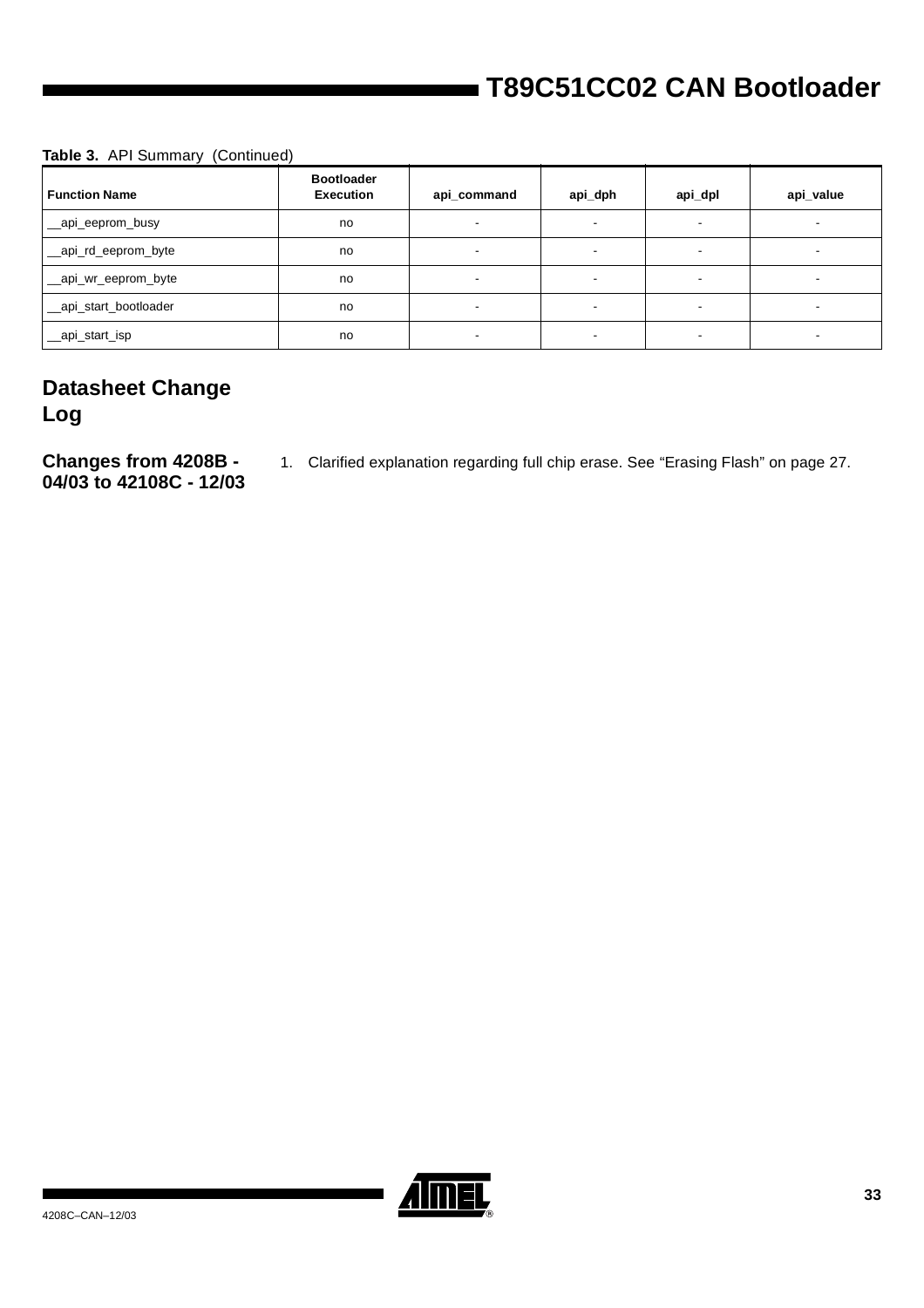## **Table of Contents**

| In-Application Programming/Self-programming  25 |    |
|-------------------------------------------------|----|
|                                                 |    |
|                                                 |    |
|                                                 |    |
|                                                 | 32 |
|                                                 |    |
|                                                 |    |



▊